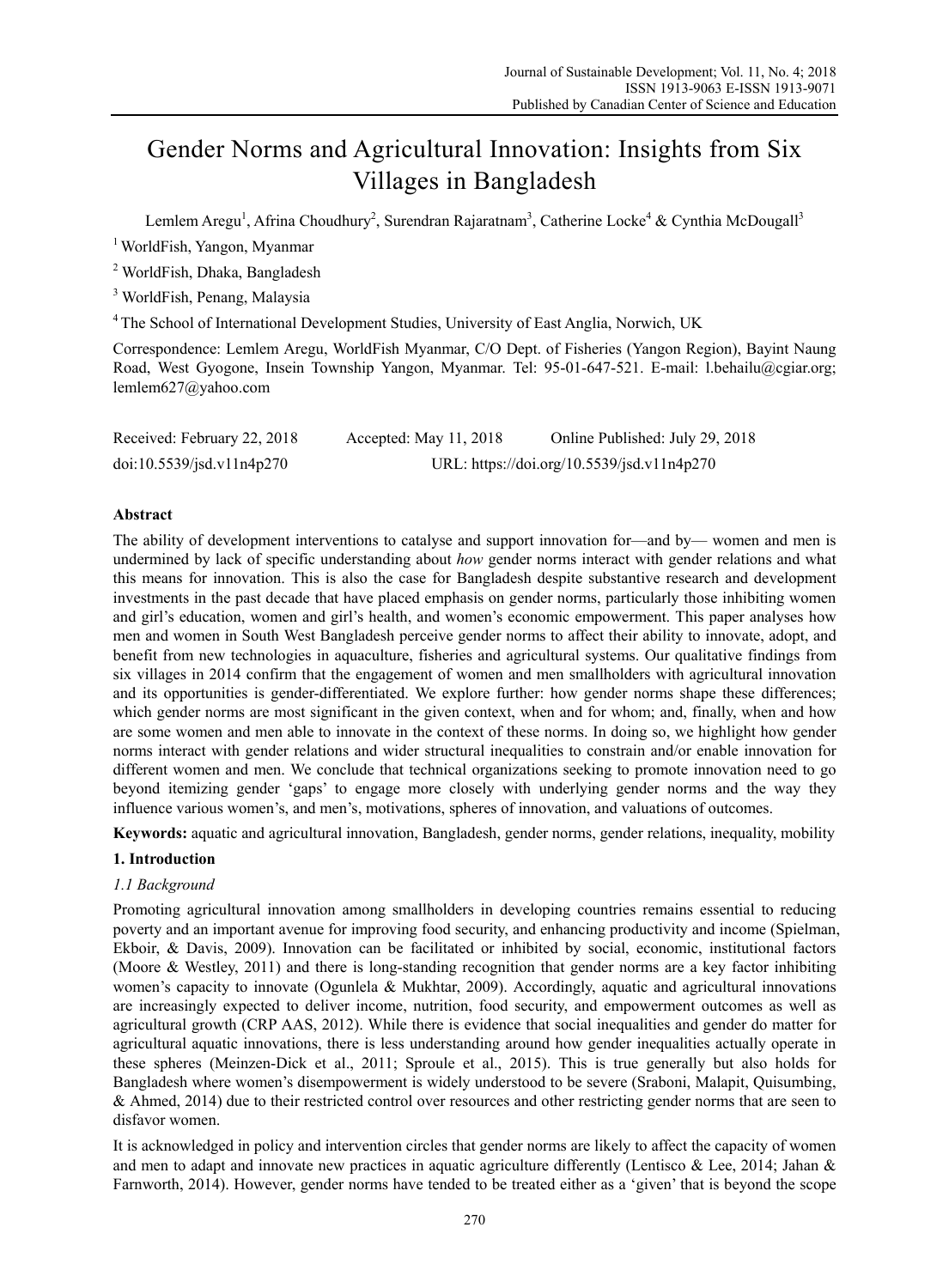of technologically-orientated interventions to address, but which are considered in targeting of activities, or they have become the focus of the universalized promotion of women's empowerment (Razavi & Miller, 1995; Cornwall, 2016). Neither strategy has generally translated into significant gains for women's capacity to innovate or substantial gains for them in terms of gender equality and women's empowerment (Gill et al., 2010; Carr & Thompson, 2014; Malhotra, Schulte, Patel, & Petesch, 2009; Meinzen-Dick et al., 2011). Developing more effective approaches requires a new kind of evidence-base and we argue here that this needs to include improving our understanding of *how* gender norms influence innovation. Thus this paper asks which gender norms matter, for whom, and how they shape the ability of different women and men to innovate, adopt, and benefit from new technologies. We examine how far different women are able to renegotiate some gender norms around innovation and ask what this means for wider gender relations.

Our evidence comes from six villages in South West Bangladesh where WorldFish undertook research on small-scale aquatic and agricultural innovations in its CGIAR Research Program (CRP) on Aquatic Agricultural System (AAS) and Livestock and Fish (L&F) (hereafter, the 'program'). We begin by raising questions about the ways in which gender norms are often handled in research and identify the theoretical starting points for our study. We then introduce the context and outline our methods. Our findings are presented in analytically-themed sections that relate to our theoretical starting points, and lead on to our final conclusions.

# *1.2 Researching Gender Norms*

There is widespread consensus that gender relations and gendered decision-making are, in all contexts, underpinned by gender norms. Although gender norms, by definition, exist at the societal level, there are important variations in their force, interpretation and salience. Not only may they vary significantly from one community to the next, they are also contingent upon social identity and thus apply differently, for instance, to wealthy young unmarried women as they do to poorer married women with young children. Whilst gender norms often claim legitimacy in being traditional, they and their interpretation are historically specific (Agarwal, 1997). In fact, they are mutually and iteratively shaped by ongoing gendered social relations. In other words, gender norms—like all norms—are embedded in existing structural and institutional conditions and women and men use their agency to assert, resist and renegotiate gender norms to varying degrees in their everyday lives (Agarwal, 1997; Bennet, 2005; Elmhirst & Resurrecion, 2008). In practice, women and men can and often do behave in ways that stretch and reshape prevailing cultural norms about gender (Agarwal, 1997; Kabeer, 1999).

However, current trends in agricultural research appear to implicitly frame gender norms as a set of relatively static cultural rules, largely about women's behavior (Kawarazuka et al., 2017; Okali, 2012). For example, the popularity for participatory group methodologies has provided public research forums in which communities, or at least those with authority, can articulate 'idealized' gender norms. These findings may tend to see norms as generalized, problematic for women, and as both unquestioned by, and unquestionable for, participants (Johnson, Lilja, Ashby, & Garcia, 2004; Mosse, 1994). Agricultural research has done little to explore instances of changing gender norms (see Quisumbing et al., 2015) or to explore how far, in what way, and when do gender norms feed into individual decisions. Whilst relatively strong attention is increasingly being paid to gender norms around agricultural production in the field of agricultural research, other gender norms have not been addressed in this field, presumably being interpreted as unrelated or beyond their remit. Specifically, gender norms about family roles and responsibilities, as well as about expected behaviors in wider society, matter for how households, and individuals within households, make decisions about agriculture (Sumner, Christie, & Boulakia, 2017). The, as yet, relatively static and narrow understanding in agricultural research of how gender norms influence gendered perceptions and gendered decision-making may fed into agriculture and development policy and programming approaches which either adapt to existing gender norms, are overly narrow, and/or promote an alternative set of universalized norms around women's empowerment.

In other words, whilst we know more in agricultural research about culturally-specific gender norms, and whilst there is now a wide recognition that they matter, we need to know more about *how* they matter, for whom, when and why. Accordingly, our approach sees gender norms as contextually-specific and attends to variations in the gendered social norms that matter for women and men people from different religions, wealth groups, at different points in their life course. We distinguish carefully between expressed norms and actual practices and deliberately extent our exploration of gender norms beyond those about agricultural production. Finally, we attend closely to women and men's narratives and experiences about innovative agricultural practices and the role that (un)changing gender norms has played in these. In doing so, we seek to contribute to a growing critical literature around how gender norms operate in agriculture (notably including: Sumner et al., 2017; Quisumbing et al., 2015).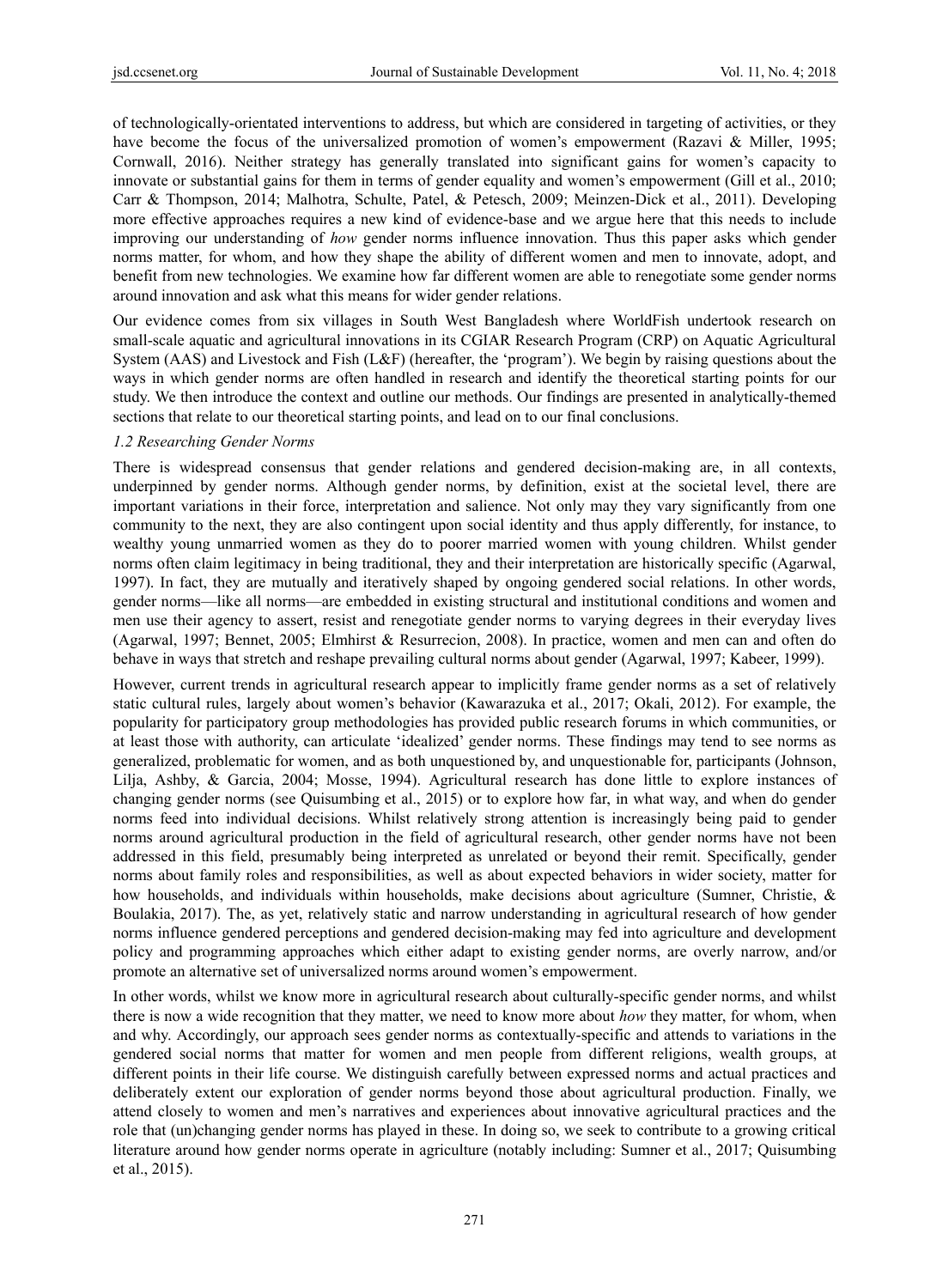# *1.3 Gender Norms in the Context of Bangladesh*

Bangladesh is the most climatically vulnerable country in the world to disasters such as flood, cyclone, coastal erosion and drought (Nokrek & Alam, 2011) and within Bangladesh, the South West Coastal belt is particularly vulnerable. The extreme vulnerability of this region has been further exacerbated by ecologically inappropriate farming methods, especially shrimp farming. The resulting increase in salinisation of water and soil have made it hard to pursue alternative agricultural aquatic livelihoods. Decreasing resilience is evident in high rates of poverty, social marginalization, and growing rates of male outmigration. Although Bangladesh's economy has been growing over the past two decades, which has resulted in an overall decline of poverty, it remains a country of deep and extensive poverty and the poorest households have been marginalised from the increase in economic growth (UNICEF, 2009). The Human Development Index (HDI) for Bangladesh was 0.579 in 2016, but falls to 0.412 when adjusted for inequality, representing a 'loss due to inequality' of 39% (UNDP, 2016).

Bangladesh's gender norms are rooted in its patrilineal inheritance system, and are closely linked to religious values, as well as practices such as veiling and *purdah (Note 1)*. Women's mobility and visibility is severely restricted outside the home and women are seen as being the property of their father before marriage and their husband's after it. The country's Gender Development Index (GDI) of 0.520 in 2015 reflects the comparatively good representation of women in parliament (where they hold 20% of the seats) and the very marked absence of women from employment (where their participation rate is only 43%). Despite formal equality before the constitution, personal religious laws governing keys aspects of family life (such as marriage divorce, inheritance, custody of children) are deeply inequitable for women. Though economic growth has provided many opportunities for women in Bangladesh it also holds an embedded challenge for them and presented a new set of challenges for gender inequality (Holmes, Mannan, Dhali & Parveen, 2010). Gender-based violence, including rape, acid attacks, and domestic violence, is pervasive and appears to be rising (Khan, 2005). Development interventions have targeted women and girls, with emphasis on education, health and economic empowerment with many notable gains (World Bank, 2015). Despite this *purdah* remains a significant brake on women entering paid work (Asadullah & Wahhaj, 2016). Development interventions have done little to address gender norms on women's mobility and more commonly interventions accommodate or work around these restrictions (IGWG, 2004). Critical commentators have noted, particularly in relation to microfinance, the ways in which men may retain power over women-focused initiatives and have raised concerns about increasing gender violence and women's burden of work (see Goetz & Sen Gupta, 1996; Mahmud, 2003).

The study was conducted in the Satkhira, Barguna and Khulna districts of South West Bangladesh. The land here is made up of polders constructed during the 1960s as part of the Coastal Embankment Project (CEP), is densely populated, and extremely vulnerable to cyclones and rising sea water levels (Solidarities International & Uttaran, 2012). Typically, people here rely on agricultural and aquatic resources for their livelihoods, with farming, fishing, aquaculture and livestock keeping all being important. Agricultural production and drinking water supplies on the polders has been threatened by natural and man-made problems particularly water-logging and salinization due to riverbed siltation, rising sea-level and the dramatic expansion of shrimp farming. The impact on livelihoods is exacerbated by the fact that land sizes are generally reducing through inheritance division and some lands are increasingly useless due to salinization. However, the degree of salinization, mostly of water but also of land, and its seasonal variation, as well as vulnerability to cyclones, tidal floods vary across villages. Shrimp farming was heavily promoted by the government in the 1990s but has only proved profitable for wealthier farmers. As well as salinization, shrimp cultivation has led to dramatic declines in resilience for whole communities due to conflicts over land ownership, including conversion of communal grazing lands (khaslands) to shrimp production, and the spoiling of agricultural lands for rice cultivation, as well as health problems arising from the lack of sweet water for drinking and washing purposes. Despite these difficulties, just three districts in the South West, including Khulna and Satkhira district studied here, still accounted for 80% of Bangladesh's shrimp production in 2012 (Solidarities International & Uttaran, 2012).

Although infrastructure, particularly roads, and access to education, and to a lesser extent health, have been improving, many villages are poorly served and frequently rendered remote by rising waters. In many villages, particularly those less accessible to administrative centres, non-governmental organisations (NGOs) have been strong service providers substituting for the state's absence. Others, however, have found themselves marginalized. Social marginalization in this coastal belt is complex with extensive poverty interacting with a relatively high incidence of disability, ethno-religious groupings, political patronage and the relatively high vulnerability to climatic disasters. Employment opportunities have improved to some extent over the past decade, partly due to better infrastructure, opportunities with government and NGOs and for migration, and growing diversification into farm and non-farm activities. On-farm diversification has been particularly strong around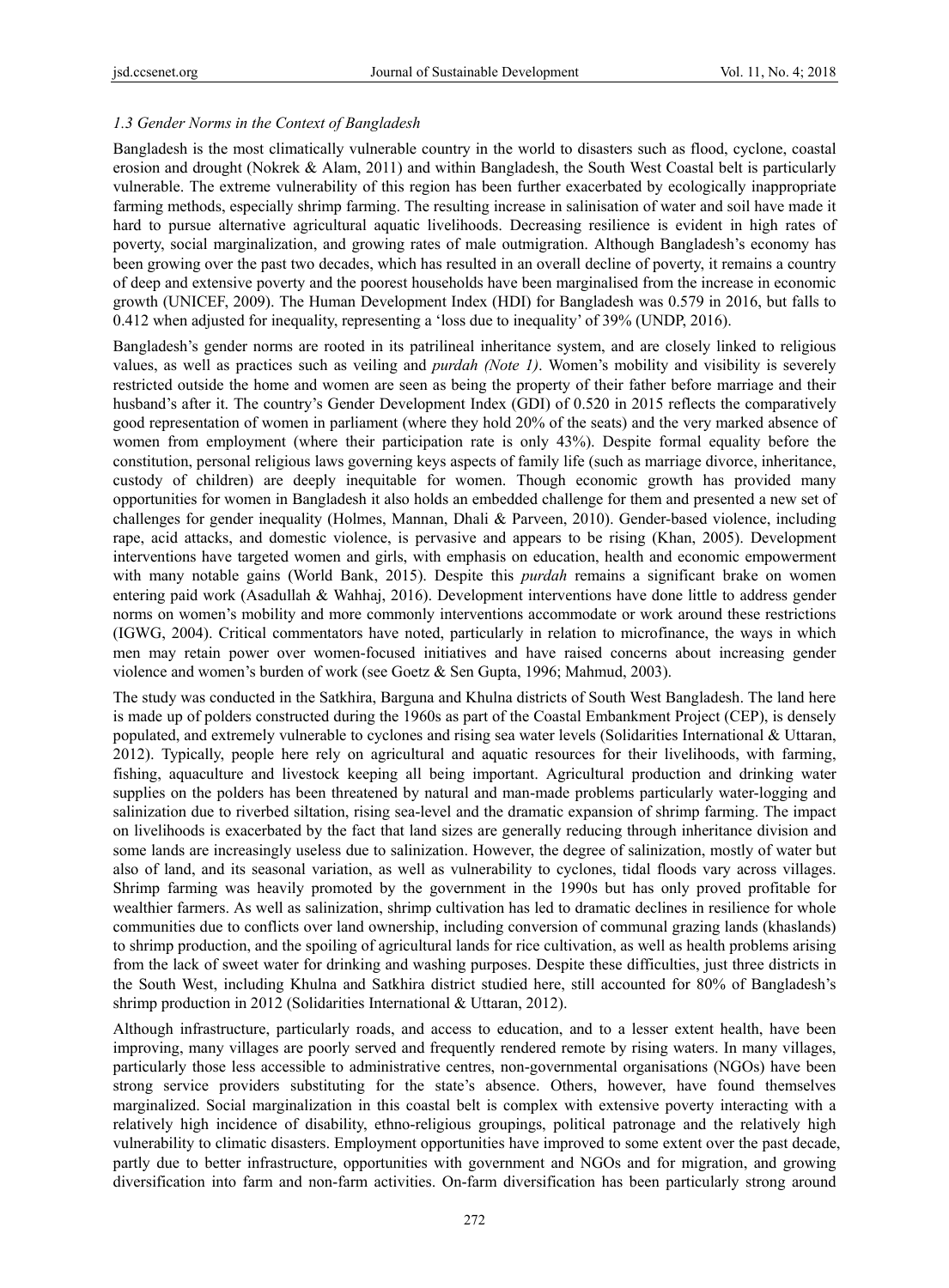vegetable farming and poultry keeping. Poverty is more extensive in Khulna and Satkhira districts, where according to the World Bank, nearly 50% and 60% of the population respectively fall within the so-called bottom 40%, as compared to Barguna, where nearly 20% of the population fall into the bottom 40% (World Bank, 2016). Many in this region are, however, living in a situation of intermittent crisis as they face with recurrent shocks and declining opportunities for agricultural production.

WorldFish began promoting small-scale aquatic and agricultural innovations in 2013 in 16 communities across four districts in the South West in its Aquatic Agricultural Systems (AAS) Research Program. These field sites reflected the climate vulnerability, the livelihood reliance on aquatic agriculture systems, and the poverty of the southern polder zone. The villages were also chosen for their varying exposure to salinity, varying proximity to development infrastructure, and by the presence of partner organizations, the absence of intra and inter-community conflicts and women's willingness to participate in action research. The overall aim of AAS/L&F was to improve the food security situation and overall wellbeing of impoverished people who depend on freshwater and costal ecosystems for their livelihood. AAS/L&F was also focused on enhancing inclusiveness and equity within the existing social, economic and political structures that influence such environment-dependent livelihood sources. The program took a Participatory Action Research (PAR) approach engaging women and men farmers as farmer researchers working with teams of professionals in farmer field schools around problem areas identified by the community. These included increasing homestead vegetable production through improving seed selection, seed preservation and market access, as well as dealing with shading of ponds and developing fodder production. In addition to working with men and women in mixed gender groups, WorldFish has specifically targeted women in women-only groups and trainings.

# **2. Methodology**

This study focuses on 6 of the villages selected from the 16 communities where WorldFish has been working (see figure 1). The data was collected between August and September 2014 using a qualitative methodology developed by the CGIAR's GENNOVATE initiative (see Badstue, Kantor, Prain, Ashby, & Petesch, 2014). GENNOVATE is global study of 11 CGIAR Research Programs which focuses on how gender norms and agency shape women's and men's innovation in agriculture and natural resource management.



Figure 1. Map of the study sites in Bangladesh: 6 study sites highlighted in red: Satkhira (Polder 3)-high saline area; Khulna (Polder 29 and 30)-Medium saline area; and Barguna (Polder 42/F)- Low saline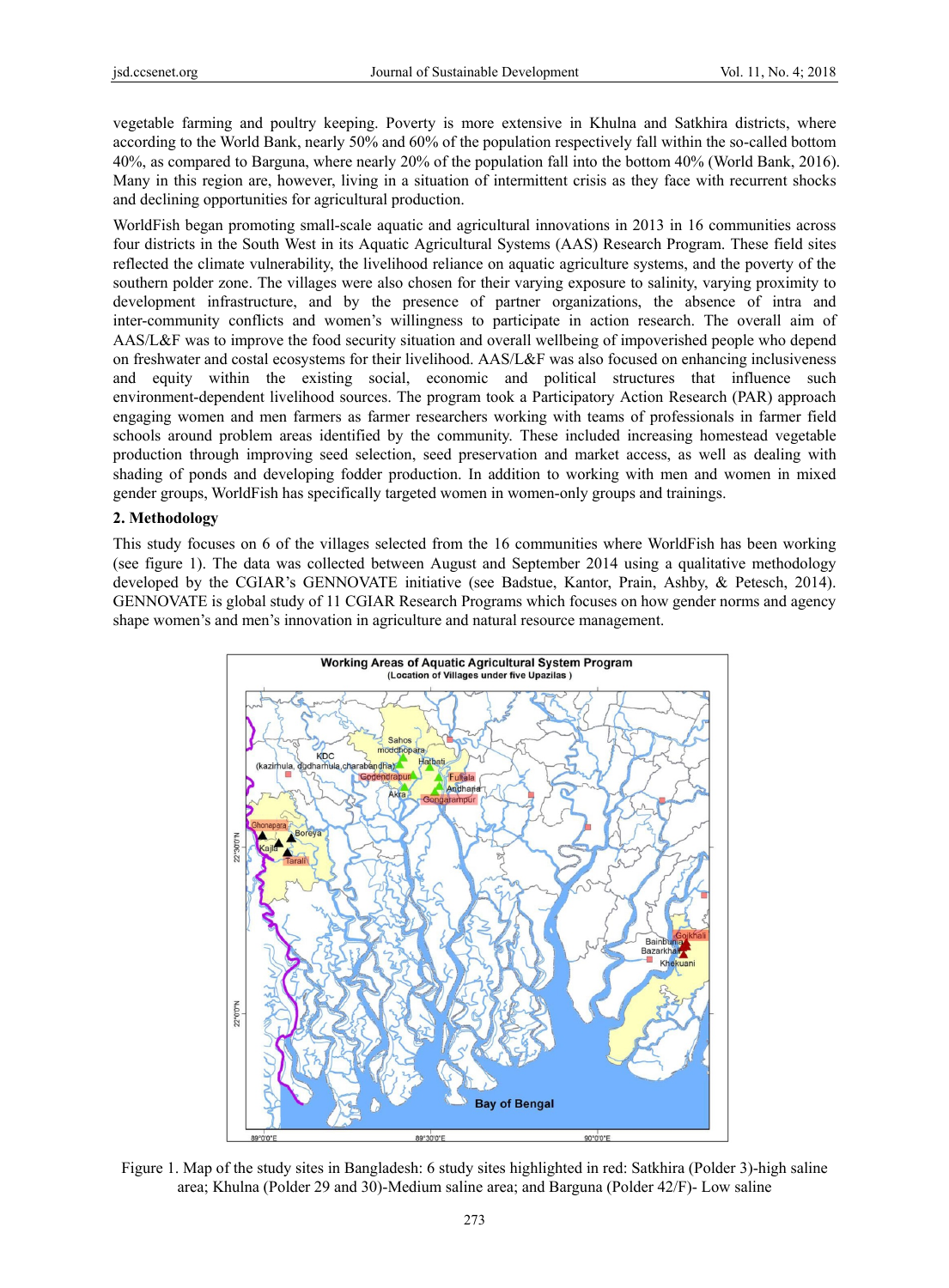# *2.1 Study Site Selection*

A sample of 6 villages was selected in order to make data collection and analysis manageable whilst also exploring the diversity of circumstances existing in the southern polder zone that were thought to be most relevant for this study. Accordingly, villages were selected by senior staff that were understood to be more or less economically dynamic and to experience greater or lesser gender inequalities whilst also maintaining representation of different agro-ecological zones and varying religious composition of villages. Table 1 below summarises the characteristics of the sample villages.

| Village        | Salinity | Religious composition      | Size             | Senior staff's estimation of economic dynamism and |
|----------------|----------|----------------------------|------------------|----------------------------------------------------|
|                |          |                            |                  | gender inequality                                  |
|                | High     | Predominantly Muslim       | Relatively large | Relatively dynamic economically<br>٠               |
|                |          |                            |                  | Relatively lower gender inequality<br>٠            |
| $\overline{c}$ | High     | Majority Muslim,           | Relatively large | Relatively dynamic economically<br>٠               |
|                |          | significant Hindu minority |                  | Relatively greater gender inequality<br>٠          |
| 3              | Medium   | <b>Exclusively Muslim</b>  | Medium           | Relatively less dynamic economically<br>٠          |
|                |          |                            |                  | Relatively greater gender inequality<br>٠          |
| 4              | Medium   | Predominantly Hindu        | Medium           | Relatively less dynamic economically<br>٠          |
|                |          |                            |                  | Relatively lower gender inequality<br>٠            |
| 5              | Medium   | Predominantly Hindu        | Relatively small | Relatively dynamic economically<br>٠               |
|                |          |                            |                  | Relatively lower gender inequality<br>٠            |
| 6              | Low      | Predominantly Muslim       | Relatively large | Relatively less economically dynamic<br>٠          |
|                |          |                            |                  | Relatively more gender inequality<br>$\bullet$     |

### Table 1. Summary characteristics of study villages

Where salinity is high there is an extremely urgent need for diversification away from shrimp-farming and innovation with agricultural and aquatic alternatives that can tolerate salinization to guarantee survival and where salinity is low, villagers may have a more resilient foundation from which to experiment with new activities and ways of doing things, whilst maintaining existing livelihood activities. Predominantly Muslims villages in our sample were either in the highest salinity zones or in relatively poor villages with little infrastructure and high climatic vulnerability. The predominantly Hindu villages were medium salinity but with variations in infrastructure and access to government services and considerably or high exposure to climatic vulnerability.

# *2.1 Data Collection and Analysis*

Sex-disaggregated data was collected through semi-structured interviews (SSIs) with individuals and small groups and focus group discussions (FGDs). The SSIs in each village explored: the profile of the community with key informants; the trajectories of women and men deemed by key informants to be 'innovators'; and the life histories of women and men who were poor or who had experienced poverty.

Table 2 shows the distribution of the SSI participants by tool, gender and religion. Whilst male participants included unmarried men, almost all women were married with only one unmarried woman and one widow being interviewed. Almost all these participants were members of WorldFish groups, as well as of other local development organization initiatives. The SSIs were recorded.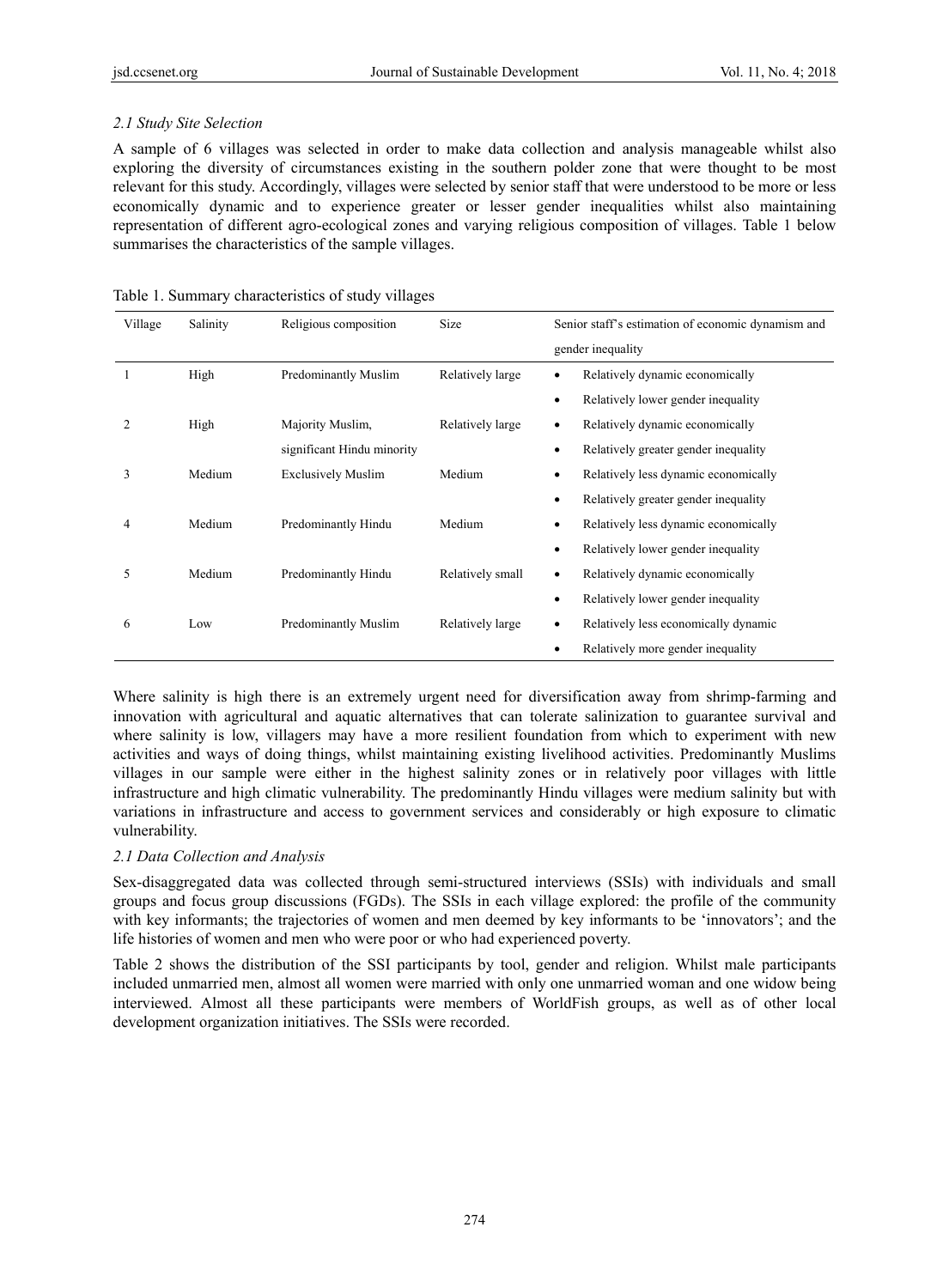| Tools/Villages | 1     |        |                | 2      |       | 3      |                 | $\overline{4}$ |                 | 5   | 6     |        |  |
|----------------|-------|--------|----------------|--------|-------|--------|-----------------|----------------|-----------------|-----|-------|--------|--|
| Women: Men     | Hindu | Muslim | Hindu          | Muslim | Hindu | Muslim | Hindu<br>Muslim |                | Hindu<br>Muslim |     | Hindu | Muslim |  |
| Community      | 1:2   |        | No information |        |       | 2:2    |                 | 1:2            |                 | 2:2 | 1:2   |        |  |
| Profile SSIs   |       |        |                |        |       |        |                 |                |                 |     |       |        |  |
| Innovators     | 1:0   | 1:2    | 0:1            | 2:1    | 0:0   | 2:2    | 2:1             | 0:1            | 1:2             | 1:0 | 0:0   | 2:2    |  |
| Pathway SSIs   |       |        |                |        |       |        |                 |                |                 |     |       |        |  |
| Life Histories | 1:0   | 1:2    | 2:1            | 0:1    | 0:0   | 2:2    | 2:1             | 0:1            | 1:2             | 1:0 | 0:0   | 2:2    |  |
| <b>SSIs</b>    |       |        |                |        |       |        |                 |                |                 |     |       |        |  |

Table 2. SSIs with individual women and men by type

The FGDs were conducted with men-only and women-only groups on four different themes: pathways in and out of poverty (called the 'Ladder of Life'), gender norms, capacities for innovation and youth aspirations. The numbers in individual focus groups ranged from  $7 - 10$ . Although most participants were between 20 and 59 years of age, a few participants were over 70 years (Figure 2). The youth aspirations FGDs included those between 15 and 25 years of age. The ladder of life FGDs and the youth aspirations FGDs were held with those deemed to be 'poor' by key informants, whilst the others were also held with those deemed to be 'middle wealth rank' (as summarized in table 3). The FGDs were not recorded, instead they were annotated in Bangla. These notes tend to be bullet points supplemented with verbatim quotes where note-takers felt something important was said, but in even in these instances the identities of individual contributors were not recorded.



Figure 2. Numbers of participants in FGDs by sex and by age groups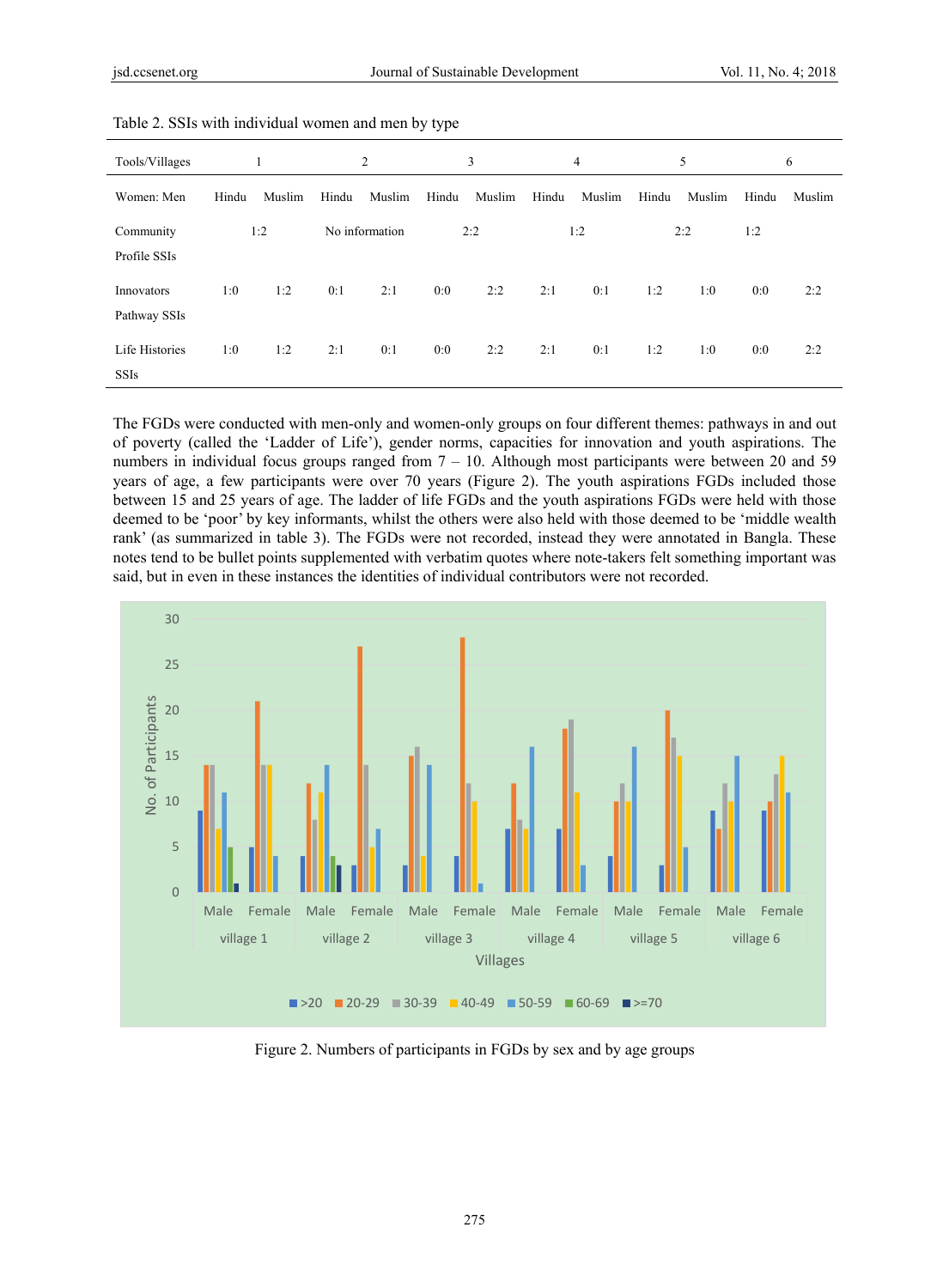| FGD Tool             | Men-only FGDs                        | Women's Only FGDs                    |
|----------------------|--------------------------------------|--------------------------------------|
| Ladder of Life       | I with poor                          | 1 with poor                          |
| Gender Norms         | 1 with poor and 1 with middle WR     | 1 with poor and 1 with middle WR     |
| Aspirations of Youth | 1 with poor                          | l poor                               |
| Capacity to Innovate | 1 with poor and 1 with middle WR     | 1 with poor and 1 with middle WR     |
| Total                | 6 (4 with poor and 2 with middle WR) | 6 (4 with poor and 2 with middle WR) |

Table 3. Numbers of FGDs by theme, gender and 'wealth rank' (WR) in each village

The notes taken during the FGDs were translated and the recordings from the SSIs were transcribed and translated from Bangla to English immediately after data collection by professional translators and the data collection team. Both were imported to qualitative data analysis software NVivo 10 and coded using the software based on predefined codes by the WorldFish Bangladesh Gender Team and the GENNOVATE researchers.

Limitations for qualitative data analysis include the absence of verbatim transcripts for the FGDs, meaning that individual contributions and different points of view have been obscured. The transcripts for the SSIs offer more scope for narrative analysis. Moreover, the selection of 'innovators' by the key informants implies a need for caution in interpretation. In both FGDs and SSIs participants were asked - after discussion - to come to a definitive consensus about various issues. These 'agreed' variables have informed the analysis, but we acknowledge that they were produced in group settings where concerns about reputation and status may have influenced participant behavior in ways that don't reflect their private views. These formal variables are therefore explored, as far as possible, alongside other narrative contributions and with a certain amount of caution.

#### **3. Results**

We begin, firstly, by presenting gender norms and gender practices in the context of changing livelihoods and ongoing/emerging challenges for innovation and agricultural aquatic systems in the 6 villages. Secondly, we explore the ways in which innovations are gender differentiated. Thirdly, we look closely at the ways in which different men and women are (or are not) able to make or find space to innovate and what this means for restrictive norms.

# *3.1 Changing Gender Norms and Varied Gender Practices*

Both Hindu and Muslim communities across the villages expressed strong moral concerns about women's mobility and see male control over women's mobility as strongly tied to female honor. As a 'poor' woman in village 5 says: "A good wife is someone whose husband does not allow her to go out". Behind this consensus, though, there are variations in norms in the study communities. The mobility of women from Hindu households is generally understood to be more flexible than that of women from Muslim households. Although in practice, inheritance practices are gender-inequitable in both communities, there is in theory a provision for Muslim women to inherit a small share of property. Whilst mobility is often more guarded, and veiling/purdah more practiced, in higher-caste Hindu households and higher-class Muslim and Hindu households, this is not necessarily the case as some well-educated families adopt a more liberal approach.

Gender norms that were repeatedly expressed by all participants in the villages concerned men's 'breadwinning roles' in terms of their primary responsibility for the agricultural fields, for earning money and providing for their family as well as around women's 'homemaking' roles in terms of their responsibility for housework, for childcare, and for pleasing her husband. Despite this, there was a general recognition that women did a great deal of productive work 'at home' (i.e., within the homestead) including gardening on plots beside or near the home and 'helping' husbands on their fields. Whilst women's 'help' in generating income was valued by men, the strong preference they articulated for this to be done without leaving the homestead – whether it be by cultivating a garden plot, by selling goods from their houses or in some cases by tutoring children in their homes – nor at the expense of her reproductive duties.

There was also consensus across participants that gender norms were changing and that some gender differences have narrowed in all the villages over the last 10 years. This was seen by key informants to be due to more work opportunities for women, better access to credit, and more female council members, improved market access to most villages and better education for girls. Almost all girls were reported by respondents to be attending primary school across the villages, and about three-quarters of girls to be attending secondary schools in most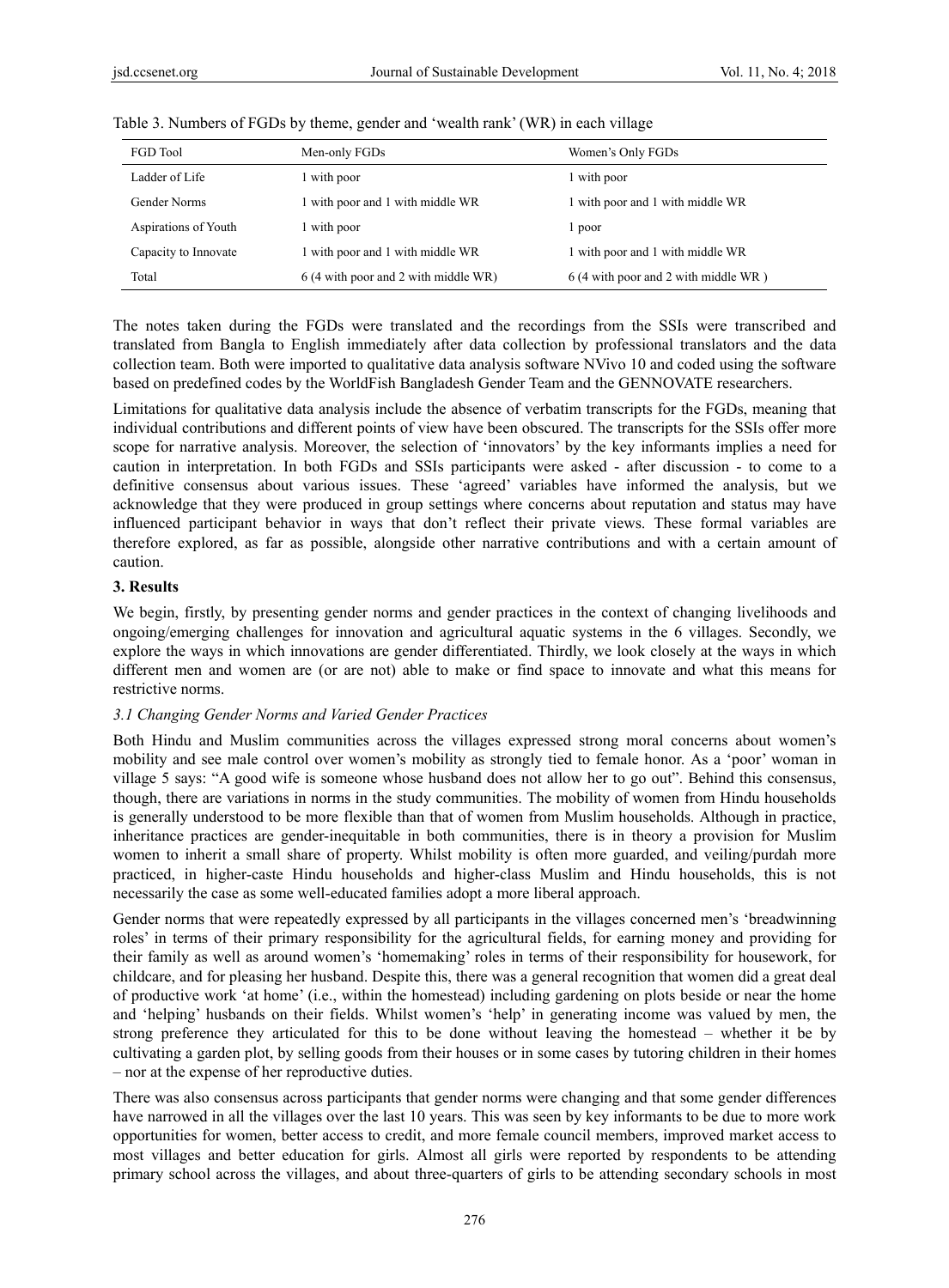villages. Although respondents also indicated that a significant minority of girls still are withheld from secondary school, this nevertheless reflects a massive increase in the levels of female schooling in the past decade. Interestingly, almost all girls were reported to attend secondary school in two villages – the predominantly Muslim village 1 and the predominantly Hindu village 4.

Many women across the villages now engage in vegetable cultivation and poultry-rearing at their homes. Participants reported that generally improved communications help equalize prices between smaller and larger markets and increase the opportunities to sell to traders at the farm gate. Both men and some women from some of these villages are becoming teachers, workers in factories and employed in NGOs. However, as table 4 shows, the outcomes of these changes for women's participation and visibility in economic activities vary across the villages in complex ways.

Women's visibility as sellers in the local markets is generally low and they are almost entirely absent in the markets in villages 3 and 5. The workforce participation of women in agricultural and non-agricultural work also remains mostly very low, with the notable exception of village 4 where female labor migration is also significantly more established. Whilst village 4 is less dynamic in economic terms, it has high level of female education and key informants reported women visible in business, professional employment and women's development. Whilst agricultural wages for women are only half that for men in villages 2, 5 and 6, the agricultural wage gaps are closer in the other three villages. Agricultural laboring is generally seen in Bangladesh as low-class work and the meaning of higher or lower levels of women's agricultural laboring are not simple to interpret.

| Village        | sellers in<br>$\%$ | Women's          | $\%$<br>doing<br>women   | % Women doing     | $%$ women who  | % of households    |
|----------------|--------------------|------------------|--------------------------|-------------------|----------------|--------------------|
|                | market<br>local    | daily wage       | agricultural<br>laboring | other jobs in the | for<br>migrate | with<br>who<br>men |
|                | who<br>are         | $\%$<br>of<br>as | $(10 \text{ years ago})$ | village (now and  | work<br>(as    | migrate            |
|                | women*             | men's            |                          | 10 years ago)     | compared to 10 | permanently*       |
|                |                    |                  |                          |                   | years $ago)*$  |                    |
|                | Approx. 25%        | 80%              | $20\% (80\%)$            | $5\% (2\%)$       | Almost<br>none | Approx. $25%$      |
|                |                    |                  |                          |                   | (decr.)        |                    |
| $\overline{c}$ | Approx. $25%$      | 50%              | $10\% (2\%)$             | $2\%$ (0)         | 25%<br>Approx. | Approx 10%         |
|                |                    |                  |                          |                   | (increase)     |                    |
| 3              | Almost none        | 66%              | $15\% (5\%)$             | $3\%$ (0)         | $_{-}$ (same)  | Approx. 50%        |
| 4              | Approx. 25%        | 70%              | $30\%$ (0)               | 40% (10%)         | 50%<br>Approx. | Approx. 75%        |
|                |                    |                  |                          |                   | (Increase)     |                    |
| 5              | Almost none        | 50%              | $10\% (20\%)$            | $20\% (8\%)$      | Almost<br>none | Approx. $25%$      |
|                |                    |                  |                          |                   | (decrease)     |                    |
| 6              | Approx. 25%        | 50%              | $40\%$ (0)               | $5\%$ (1%)        | 25%<br>Approx. | Approx. 50%        |
|                |                    |                  |                          |                   | (increase)     |                    |

Table 4. Key gender markers reported in community profile group interviews

\*For these variables, participants had to select between: almost none, around 25%; around 50%; and almost 100%.

The villages also varied in how far gender norms were reported to affect gender workforce participation at different points in women's life course. Gender norms restricting mobility bear particularly heavily on young unmarried women and young married women, who are in addition further constrained by reproductive responsibilities. Key informants said that a decade ago it was 'rare' for single young women or young married women to work for pay in any of the villages (table 5) but that workforce participation was likely for older married women in three of the villages (1, 2, and 4) and for widows in two of these (villages 2 and 4). In contrast, key informants in all the villages reported that currently they perceived it to be 'common' for older married women to work. This represents a significant change in the acceptability of women's work outside the home. Such a decisive change was not evident for younger women, although it was said to have become common for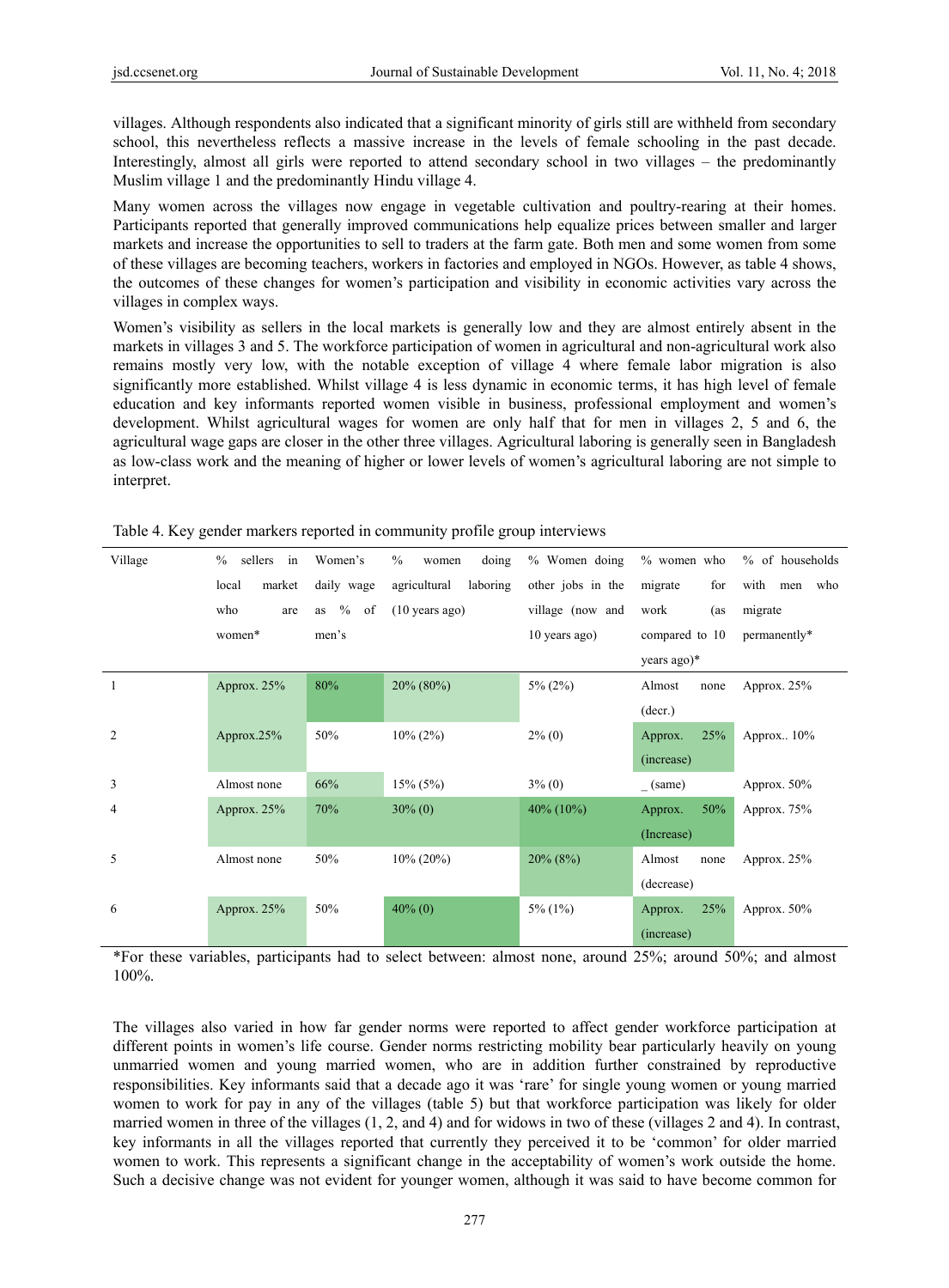younger married women to work in three of the villages (3, 5 and 6) and for young single women to work in villages 3 and 6.

| Village | Likelihood of women working for pay today: rare or common. |                     |                     |               |  |  |  |  |  |  |  |  |  |  |
|---------|------------------------------------------------------------|---------------------|---------------------|---------------|--|--|--|--|--|--|--|--|--|--|
|         | Young single women                                         | Young married women | Older married women | Widowed       |  |  |  |  |  |  |  |  |  |  |
|         | Rare                                                       | Rare                | Common              | Rare          |  |  |  |  |  |  |  |  |  |  |
|         | Rare                                                       | Rare                | Common              | Rare          |  |  |  |  |  |  |  |  |  |  |
|         | Rare                                                       | Common              | Common              | Rare          |  |  |  |  |  |  |  |  |  |  |
| 4       | Rare                                                       | Rare                | Common              | <b>Common</b> |  |  |  |  |  |  |  |  |  |  |
|         | Common                                                     | Common              | Common              | Common        |  |  |  |  |  |  |  |  |  |  |
| 6       | Common                                                     | Common              | <b>Common</b>       | Common        |  |  |  |  |  |  |  |  |  |  |

Table 5. The reported likelihood of women working for pay across the life course

How then did women and men across the villages perceive their individual power and freedom to decide on important affairs in their lives? We asked each FGD to use a five-step scale to arrive at a score for their power today and a decade ago (Note 2): these are consensus scores and should be treated with caution. On average, in 2014, women's FGDs rated their level of power and freedom as moderate (3.1) as opposed to men who rated their level of power and freedom as high (4.4) confirming men's stronger agency to decide on important affairs in their lives. In terms of changes over time, whilst adult men's FGDs perceived that their power has been stable over the past decade, women's FGDs reveal a very marked rise in their self-perceived power over the last 10 years (from an average of 1.8 a decade ago). Women recognized that there is a significant rise of women's agency: both women's and men's FGDs attributed this mainly to improved access to education and training for women. Interestingly, there was relatively little difference in how young men and young women rated their power in 2014 (table 6). Although boys still scored higher than girls (averaging 3.4 as opposed to 3.1), both groups tended to see their power and freedom to make decisions as moderate. This may reflect improvements for girls and young women in this cohort, as well as less acknowledged restrictions on freedom for boys and young men.

|                            |  |  |  |  |  |  | Table 6. Ladder of power and freedom of women and men across villages as perceived by older and youth |  |  |
|----------------------------|--|--|--|--|--|--|-------------------------------------------------------------------------------------------------------|--|--|
| women and men focus groups |  |  |  |  |  |  |                                                                                                       |  |  |

| Village | Men FG       |       | Women FG       |       |  |
|---------|--------------|-------|----------------|-------|--|
|         | <b>Adult</b> | Youth | Adult          | Youth |  |
|         | 4            | 3     | 3              | 3.5   |  |
| 2       | 5            | 4     | $\overline{c}$ | 3     |  |
| 3       | 5            | 3.5   | 3              | 3     |  |
| 4       | 5            | 3     | 4              | 3     |  |
| 5       | 3.5          | 4     | 3.5            | 3     |  |
| 6       | 4            |       | 3              | 3     |  |

*Step 1 or 2 is lacking of low power agency; step 3 moderate or start to grow power agency; and step 4 and 5 strong or rising power* 

#### *3.2 Gendered Innovations: Opportunities, Motivations and Norms*

Innovations in vegetable cultivation, livestock and poultry farming and aquaculture have played an important role in adapting to increasing salinity, in recovering from shocks and setbacks and in accessing new economic opportunities in these villages (table 7). Although South West Bangladesh is generally considered as a region in crisis as presented in the Context section, these villages report that their wellbeing and economic situations have improved over the last decade.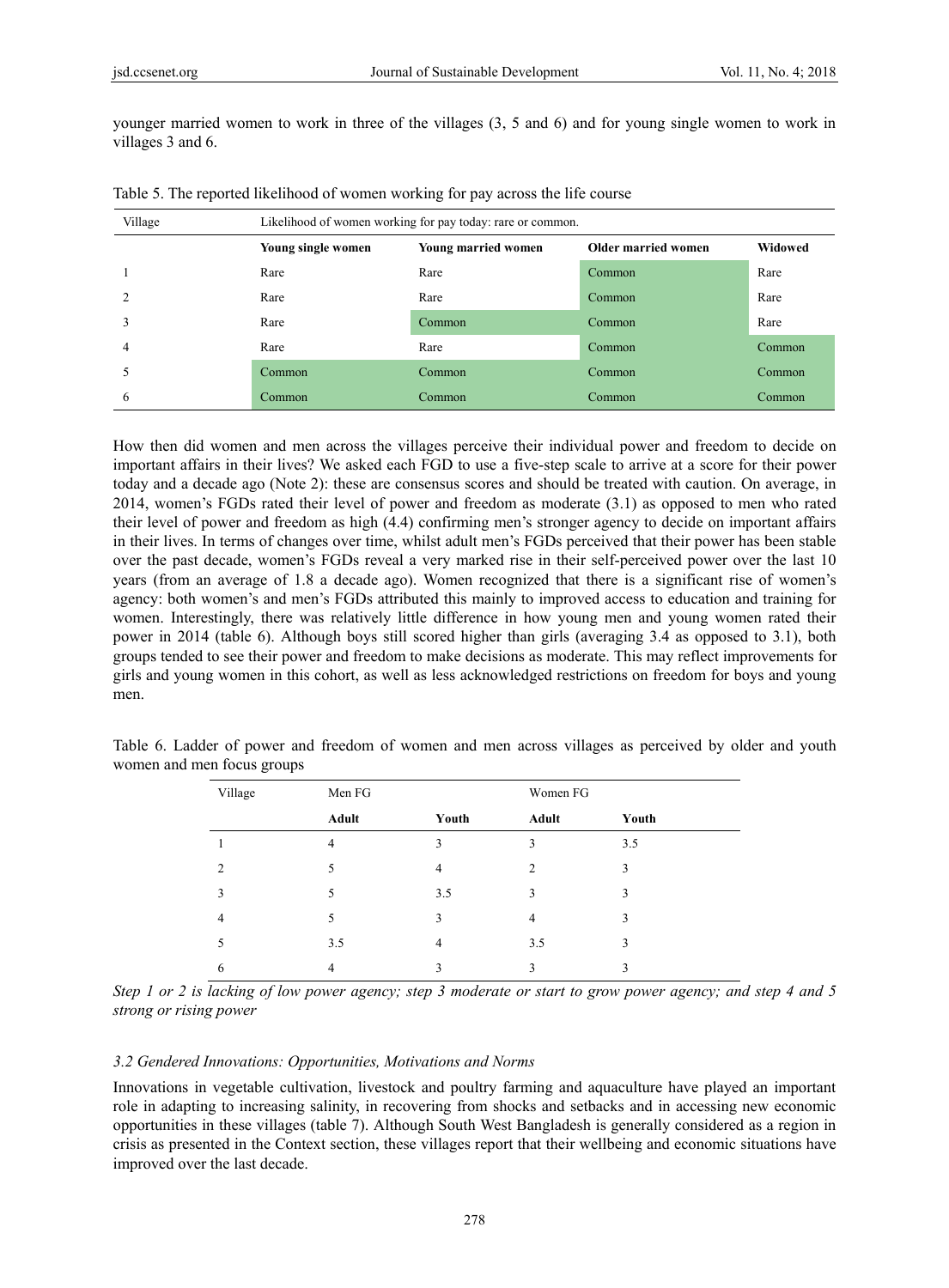#### Table 7. Innovations

Range of Innovations Mentioned by Participants

- Introduction of new crop varieties (including rice, vegetable and fruit)
- Use of improved machineries (such as tractors, rice threshers and spray machines)
- Improved vegetable production management practices (such as planting in a row, using good seed or improved varieties, preparing the seed bed well, improving draining system, using organic and inorganic fertilisers, using pesticides)
- Small scale aquaculture (cultivating fish in ponds, using new fish species, improved management practices such as feeding and lime treating water)
- Fishing using motor boats
- Introduction of new livestock breeds (improved cow, sheep and goat breeds)
- Improved poultry farming practices (improved breeds of duck, chicken and proper feeding and medicine)

Innovations around vegetable production, fishing and sesame production are mentioned by both men's FGD and women's FGDs. However, poultry production and livestock keeping were only amongst 'the two most important innovations' for women's FGDs, whilst rice production was only amongst 'the two most important innovations' for men's FGDs. Whilst both men and women stress that the profitability and/or earnings from an innovation is key to their motivation, common gender differences in the priority accorded to productivity and subsistence also operate in these study villages (see figure 3). Men remarked on how successful agricultural innovation increased their reputation, their social recognition, and their ability to provide for their family and invest in other productive assets or businesses. Men's choices in innovation reflected their access to and/or control over land and quality water, the opportunity of bringing barren lands into production, their need to diversify cultivation, and existing gendered roles in agriculture. Women's choices of vegetable gardening, poultry and livestock were motivated by their 'fit' with the social disapproval of women moving beyond the homestead and their need to prioritize household work and childcare (according to two-thirds of women's FGDs). All women's FGDs noted that these innovations offer 'convenience' and over half agreed that the possibility of increased consumption of vegetables, meat and fish were major motivators.



Figure 3. Main reasons for selecting innovations as agreed by Men's and Women's FGDs Source: Separate women's and men's FGD from poor, middle wealth class, and youth groups (n=36)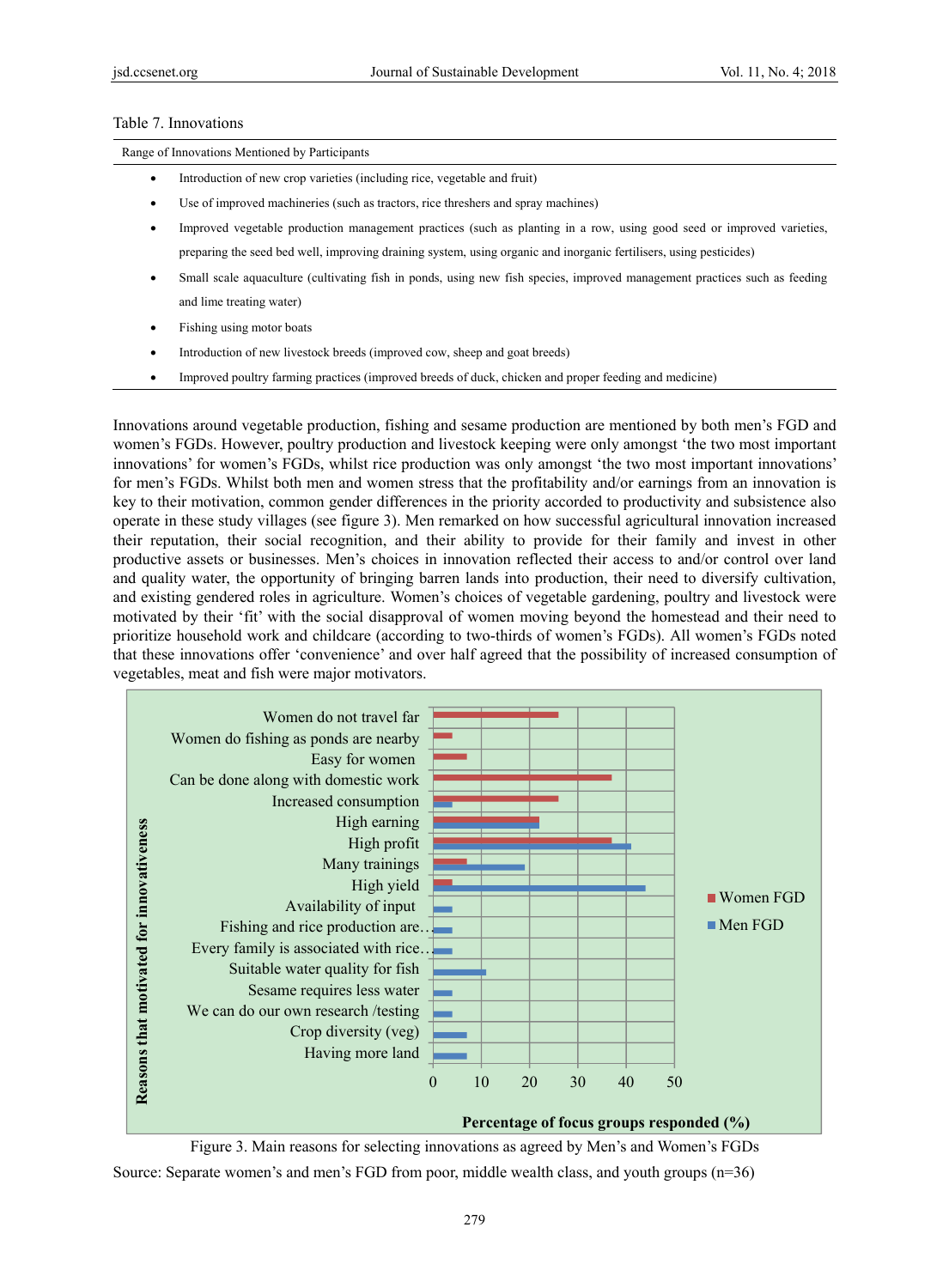Investigation at village level reveals the context-specificity of the preferred innovations taken up by men and, to a lesser extent, women of different wealth ranks and ages (see table 8 and 9). Each FGD was asked to agree on the two most important innovation for them as a group, so this data does not capture individual variations. Most striking is the uniformity of women's interest in vegetable gardening and the relative diversity of men's interests in innovation, reflecting the impact of gender norms in shaping the options horizons of men and women. Whilst vegetable production was also identified as an important innovation by some men's FGDs in some villages, there are important differences in how men and women engage in vegetable production. Women vegetable growers use small plots of land in their backyards or very close to their houses, whilst all men who grew vegetables using innovative methods did so in bigger plots of land on their main fields. This reflects the realities of male control over farmland and the normative expectation that men allow their wives to engage in productive activities for the benefit of the family on the land around the house. A third of women's FGDs said that they did not need to negotiation much with their husbands to use this land. Poultry-keeping is relatively more important for younger women because they have relatively less entitlement to use homestead land than adult women.

| New practices | Village 1                |            |                          | Village 2      |            |                          | Village 3                |                          |                          | Village 4                |                          |                          | Village 5                |            | Village 6                |                          |   |   |
|---------------|--------------------------|------------|--------------------------|----------------|------------|--------------------------|--------------------------|--------------------------|--------------------------|--------------------------|--------------------------|--------------------------|--------------------------|------------|--------------------------|--------------------------|---|---|
|               | M                        | P          | Y                        | M              | P          | Y                        | M                        | $\mathbf{P}$             | Y                        | M                        | P                        | Y                        | M                        | P          | Y                        | M                        | P | Y |
| Rice          | V                        | $\sqrt{ }$ | $\sqrt{ }$               | $\blacksquare$ | V          | $\sqrt{ }$               | $\sqrt{ }$               | $\sqrt{ }$               | $\sqrt{ }$               | $\sqrt{ }$               | $\overline{\phantom{a}}$ | V                        | $\sqrt{ }$               | V          | $\sqrt{ }$               | $\sim$                   |   | V |
| Fish          | $\sqrt{ }$               | V          | V                        | V              | $\sqrt{ }$ | $\sqrt{ }$               | $\sqrt{ }$               | $\overline{\phantom{a}}$ | $\overline{\phantom{a}}$ | $\overline{\phantom{a}}$ | $\overline{\phantom{a}}$ | N                        | $\overline{\phantom{a}}$ | ٠          |                          | $\overline{\phantom{0}}$ | - | ٠ |
| Vegetable     | $\overline{\phantom{a}}$ |            | $\overline{\phantom{a}}$ | N              | ۰          | V                        | $\sim$                   | $\sqrt{ }$               | $\sqrt{ }$               | $\sqrt{ }$               | $\overline{\phantom{a}}$ | -                        | $\overline{\phantom{a}}$ | ۰          | $\overline{\phantom{a}}$ | $\sqrt{ }$               |   | V |
| Sesame        | $\overline{\phantom{a}}$ |            | $\overline{\phantom{a}}$ |                |            | $\overline{\phantom{a}}$ | $\overline{\phantom{a}}$ |                          | $\overline{\phantom{a}}$ | ٠                        | $\overline{\phantom{a}}$ | $\overline{\phantom{a}}$ | $\sqrt{ }$               | $\sqrt{ }$ | $\overline{\phantom{a}}$ | $\overline{\phantom{a}}$ | - | ٠ |

Table 8. Men's top two most important innovations adopted over the last five years

M: middle WR adult men, P: poor WR adult men, and Y: poor WR male youth (n=18 FGDs)

There are variations in the most important innovations for men and women from different villages, wealth ranks and age groups. In part these reflect differences in context-specific opportunities and constraints. For instance, fish farming was particularly important in villages 1 and 2 across all men's FGDs because salinity is a very serious problem in both villages. Similarly, aquaculture was only mentioned as important for middle wealth rank women in village 4 because this is the only village where fish ponds are sited close to homesteads and because only middle wealth rank households here have sufficient land for fish ponds.

| New practices                       | Village 1  |            |            | Village 2                |            |            | Village 3  |            |            | Village 4                |                          |            |                | Village 5 |            | Village 6  |            |                          |
|-------------------------------------|------------|------------|------------|--------------------------|------------|------------|------------|------------|------------|--------------------------|--------------------------|------------|----------------|-----------|------------|------------|------------|--------------------------|
|                                     | M          | P          | Y          | M                        | P          | Y          | М          | P          | Y          | M                        | P                        | Y          | M              | P         | Y          | M          | P          | Y                        |
| Vegetable                           | $\sqrt{ }$ | $\sqrt{ }$ | $\sqrt{ }$ | $\sqrt{ }$               | $\sqrt{ }$ | $\sqrt{ }$ | $\sqrt{ }$ | $\sqrt{ }$ | $\sqrt{ }$ | $\sqrt{ }$               | $\sqrt{ }$               | $\sqrt{ }$ | $\sqrt{ }$     | $\sim$    | $\sqrt{ }$ | $\sqrt{ }$ | $\sqrt{ }$ | $\sqrt{ }$               |
| Poultry                             | $\sqrt{ }$ | $\sqrt{ }$ | $\sqrt{ }$ | $\overline{\phantom{a}}$ |            |            | $\sqrt{ }$ | $\sim$     | $\sqrt{ }$ | $\overline{\phantom{a}}$ | $\overline{\phantom{0}}$ | V          | $\blacksquare$ |           | V          | $\sqrt{ }$ | $\sim$     | $\sqrt{ }$               |
| Keeping livestock                   | V          | ۰          |            |                          |            |            | N          | $\sqrt{ }$ |            |                          |                          |            |                |           |            |            |            |                          |
| Helping their husbands in paddy and |            |            |            |                          |            |            |            |            |            |                          |                          |            |                | $\sim$    |            |            | V          | $\overline{\phantom{a}}$ |
| vegetable                           |            |            |            |                          |            |            |            |            |            |                          |                          |            |                |           |            |            |            |                          |
| Fishing                             |            |            |            |                          |            |            |            |            |            |                          |                          |            |                |           |            |            |            |                          |
| Sesame                              |            |            |            |                          |            |            |            |            |            |                          |                          |            |                |           |            |            |            |                          |

Table 9. Women's top two most important innovations adopted over the last five years\*

M: middle WR adult women, P: poor WR adult women, and Y: poor WR female youth (n=18 FGDs)

(\*Some women's FGDs named different vegetables as their top two most important innovations)

The SSIs reveal the importance to respondents of the approach in intervention-based innovation. Specifically, participants underscored that they valued the approach of the program that -- in contrast to their experiences with some NGOs – did not require participants have to take on any loans and are given what they needed to test out the new techniques. Respondents also attached significant importance to the close relationship they had with named program officers who supported them beyond the experimental phase when problems (such as pests or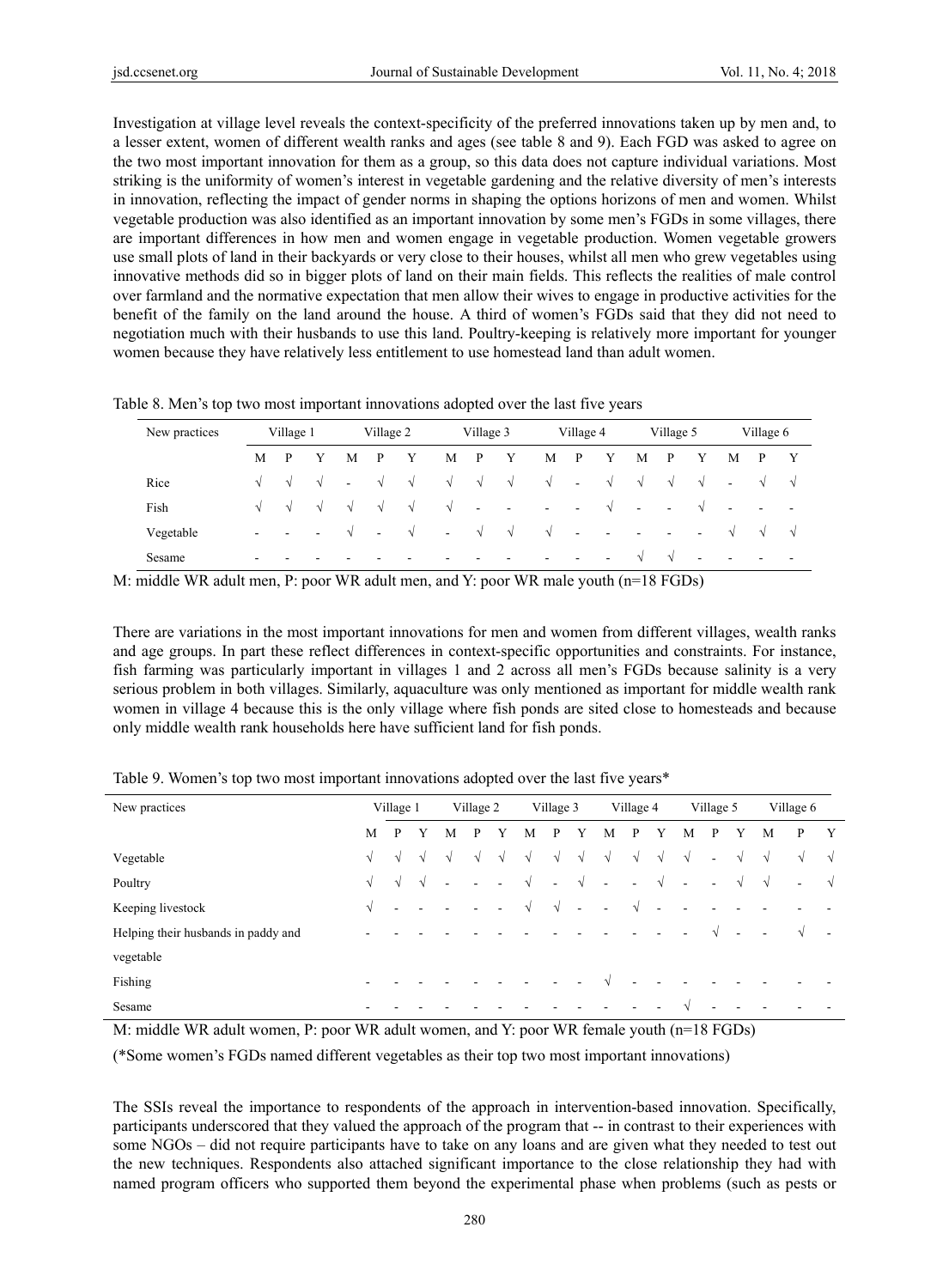fungus) arose. These intervention characteristics were particularly important for women given their lack of capital to invest and the importance of a trusting relationship with intervenors for gaining their family's approval to participate.

Finally, women indicated that they do not only gain from, and are not only involved with, innovations that they name: women noted that they also gained from and helped husbands and sons in innovations led by men. In table 7, the most important innovation for poor women in villages 5 and 6 is their husband's rice and vegetable cultivation and for middle wealth rank women in village 5 it is their husband's sesame production. The reverse is also true: as we will see below, men indicated that they gained from and helped women in women's innovations as well. These interactions are not straight-forward and reveal both inequalities as well as strategic maneuvering that complicates assessment of their gendered impact.

# *3.3 Which Gender Norms Matter for Innovation for Whom, When and Why?*

Key informants were asked to identify 'innovators' their communities. The innovators identified are likely to represent those that the key informants perceived to be 'model' innovators. However, almost all 'life history' respondents also reported innovation in the form of taking up new activities and almost all participants reported adoption of improved vegetable cultivation. Without exception, adopters report that relatives and neighbors quickly took up the same techniques of vegetable cultivation when they saw their success.

However, there were differences in how far and how hard women had to negotiate to start new homestead gardens or to develop existing ones. Despite strong evidence of success with new techniques for vegetable cultivation, a small minority of women cannot get permission to get involved at all. Flat out resistance by husbands was found in only two SSIs (Note 3); in both cases the resistance is focused on participation with an NGO through a group, rather than the innovation itself. In one case, a 32-year-old Muslim woman from village 3 was prevented by her husband from any involvement with development organizations because "I have to go outside the family.. [and] … "get acquainted with a male person". Similarly, in the other case, a 32-year-old Muslim man in village 6 said: "I didn't allow my wife to join with WorldFish. Women don't need to do this kind of work".

Although the woman from village 3 is denied permission to join development organisations, she is earning income. She began private tutoring with her father's encouragement before marriage, and her husband ensures that she can continue teaching from home despite her mother-in-law's objections. He supports her because "he has seen that it is beneficial to him rather than any loss" and will even look after the children when she is teaching. She used to give her earnings directly to her husband, but 2 years ago opened her own savings account for them. Although she is happy in her marriage, she rates herself as having very little power, "all my decisions depend on my husband", and whilst "respect for me in my family increased as I am earning money and supporting the family financially, I have to do all the household works alone".

The more general picture from the data suggests that norms that prevent women joining NGO activities are negotiable where it brings benefits to the household. Whilst some women had to persuade their husbands to allow them to join the WorldFish program or to support them in developing their vegetable cultivation, others joined as part of what starts as or else becomes a joint strategy, and yet others because their husband asked them to. A 35-year-old Hindu woman from village 1 says simply that "my husband decided about my involvement with WorldFish" and several male respondents with busy livelihoods noted that they encouraged their wife to join as they don't have time to get involved or grow vegetables themselves. Tellingly, the man from village 6 who blocked his wife's participation in development organisations, boasted that he had taken a loan from an NGO "in his daughter's name". In other cases, there was more active discussion: as a 58-year-old Muslim female innovator Village 2 reports "I discussed with my husband. He encouraged me and told me 'you do the gardening, we may live comfortably"".

In almost all cases women acknowledge the importance of the 'cooperation' of their husband, adult sons, and in-laws (when the family is still living jointly), in enabling them to join the program and develop their vegetable cultivation. In these cases, cooperation ranges from tolerance of women's involvement and the mobility that it involves, through to explicit encouragement and helping her with marketing and heavier tasks. In several cases, a close bond between husband and wife seems to be key to women's ability to negotiate around the disapproval from in-laws. More commonly though, the inverse was found: wives noted that their relationships with their husbands had become better *because* of their successful innovation, as we will discuss further below.

The SSIs data also reveals that female program officers played an important role in handling tensions between husbands and wives as well as social pressure from the wider community. For instance, in village 5 a 30-year-old Hindu innovator says that her husband initially objected to her gardening and laughed at her efforts until a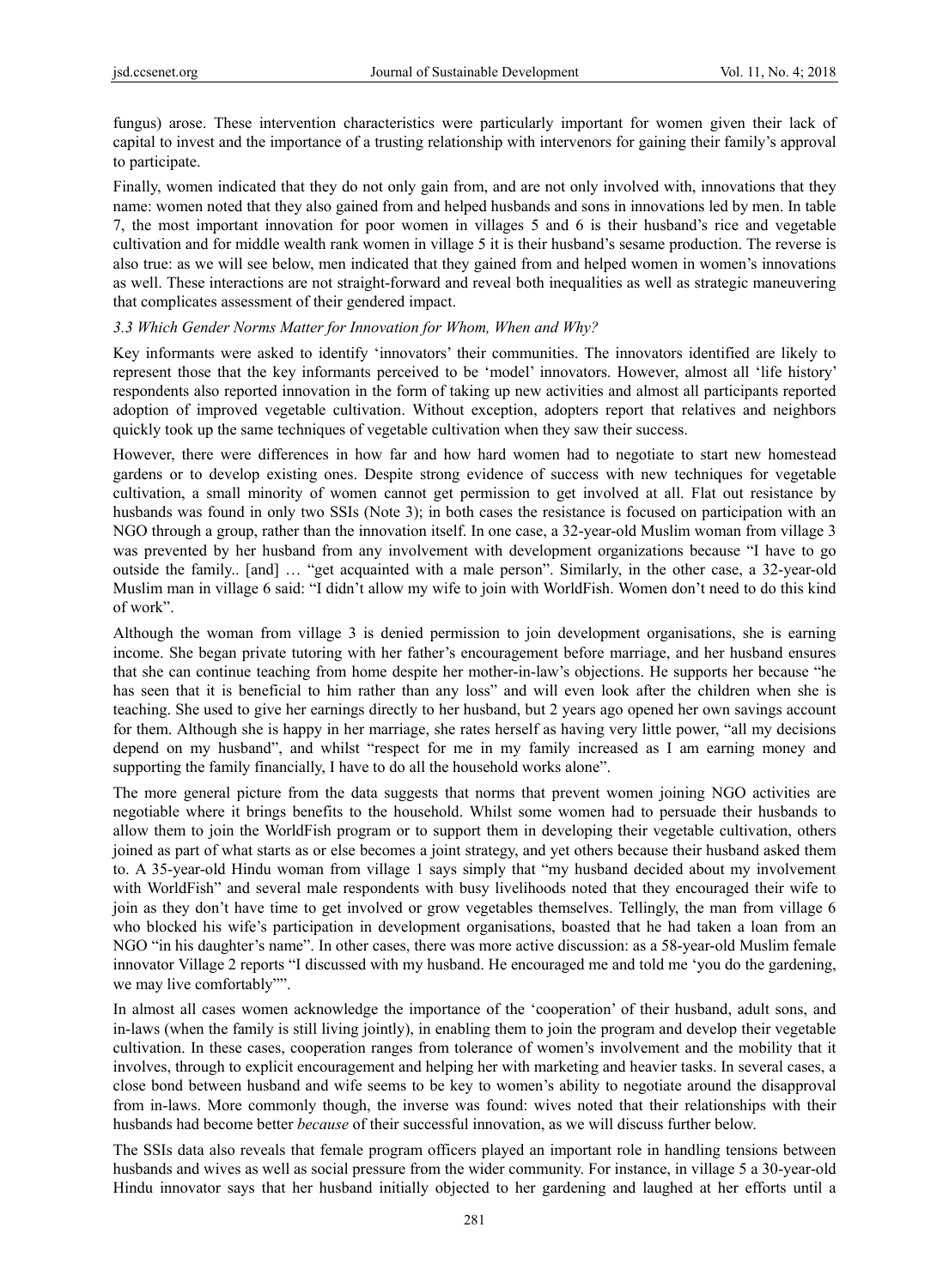female program officer "convinced" him to support her. A 43-year-old Hindu woman, also from village 5, who is a 'farmer researcher' with WorldFish reports that her neighbours "used to call me with criticizing voice 'lady leader'…". Similarly, a 27-year-old unmarried Muslim woman from this village says that when WorldFish first came to work with women that:

"other people were laughing. They used to say 'what are women doing along with that woman [naming the Woman Officer for WorldFish]? Why are they digging land? What will they do? Women will be researchers, we never heard [of that before]'.

Now, she notes that villagers have a good relationship with the female field officer and that almost all have taken up vegetable gardening techniques that she promotes.

Whilst on the surface, the identified gender norms might suggest that decision-making and innovation is unproblematic for men, the SSI interviews provide more complex insights about the way in which different men also negotiate for support for their innovative actions. For example, a 55-year-old Hindu man from village 2 says "I discussed [the innovations] with my family and my wife told me 'what will you do with this?' but when I started to do cultivation with this new technique [and she saw its good results], she gave me permission to do it". Young unmarried men live in their father's house and have no land of their own. Motivation for them is to do with independence: as a 26-year-old Muslim man from village 3 was that now "I don't need to depend on any other people in my life". Like the other young unmarried men interviewed, he emphasized that he needed his father and mother's permission to try out innovations on their land. Moreover, whilst most adult men rated their power and freedom to make decisions as high, their narratives suggested that this was often experienced as responsibility more than freedom. For instance, a 43-year-old Muslim man from village 2 notes that when his father died the "whole burden of my family came down to me". A 43-year-old man also from village 2 says "I am the only man in my family  $- I$  have to take care of my house and stay alert for trouble  $- if I didn't follow$ their [his wife's and his mother's] suggestion and work failed, nobody will protect me". Older men noted how their power diminished as their sons grew up but do not necessarily see this as a bad thing. A 45-year-old Muslim man from village 3 used to make all the decisions himself but says that "now my children are older" that he shares making decisions with them. He does little heavy work now and takes satisfaction in seeing his sons thriving as adults.

A related area of findings is that the common interests of husbands and wives subtly influences authority within the household. Many reported that financial management was shared and that wives were responsible for daily expenditures. In village 3, a 54-year-old Muslim man noted that "my wife manages all the money we need. She decides all the expenses of the family" and in village 4, a 35-year-old woman, tells us that "I myself do the financial management… I make lists and my husband brings from market". Some women are also responsible for very significant investments in their families. Almost all women own jewelry after marriage, around 5% of land across the villages is reported to be owned by women (as a result of Muslim inheritance and some purchases) and several NGOs target women for loans. A 35-year-old Muslim woman from village 6 says that: "I bought land jointly with my husband. It is in his name because he loves me and does not quarrel with me. I bought this land, so we could produce more crops, without my money the land would not have been bought". She financed her share of the purchase by selling her inherited land to her brothers. Similarly, a 30-year-old Muslim woman from village 3 says that she "bought a power tiller jointly with my husband". She emphasises that her money – from her father and from her private tuition - was vital to making the purchase. A 38-year-old woman from village 4 narrates the key turning point in her married life cam when "I brought a piece of land but in the name of my husband". She continues: "My husband supported me a lot. I took loan from ASHA [an NGO], gave him to do business and he repaid that loan".

Repeatedly, women in life history as well as innovator interviews referred to how their successful innovation increased their honour (*kodor (Note 4))* and respect, led to them being more valued, and their opinions more listened to and having more say in decisions, and to improved relations with their husbands. A 44-year-old Hindu woman from village 4 puts it succinctly: "My respect is enhanced because I am not [sitting and] eating idle". Another 38-year-old married Muslim woman says: "As my family no longer need to buy vegetable with cash, we can save. My honour is increasing as I am earning."

Some female innovators see their agricultural innovation as 'life changing'. For instance, a 46-year-old Muslim woman innovator in village 2 experienced a very significant rise in power and freedom to decide things in her life over the last decade and attributes this to her new earnings from vegetable production and rearing ducks and goats: "I think behind this is my economic progress… Nobody did value me, nowadays they know that my suggestions bring good result for all". Not all women report such large increases in decision-making power, but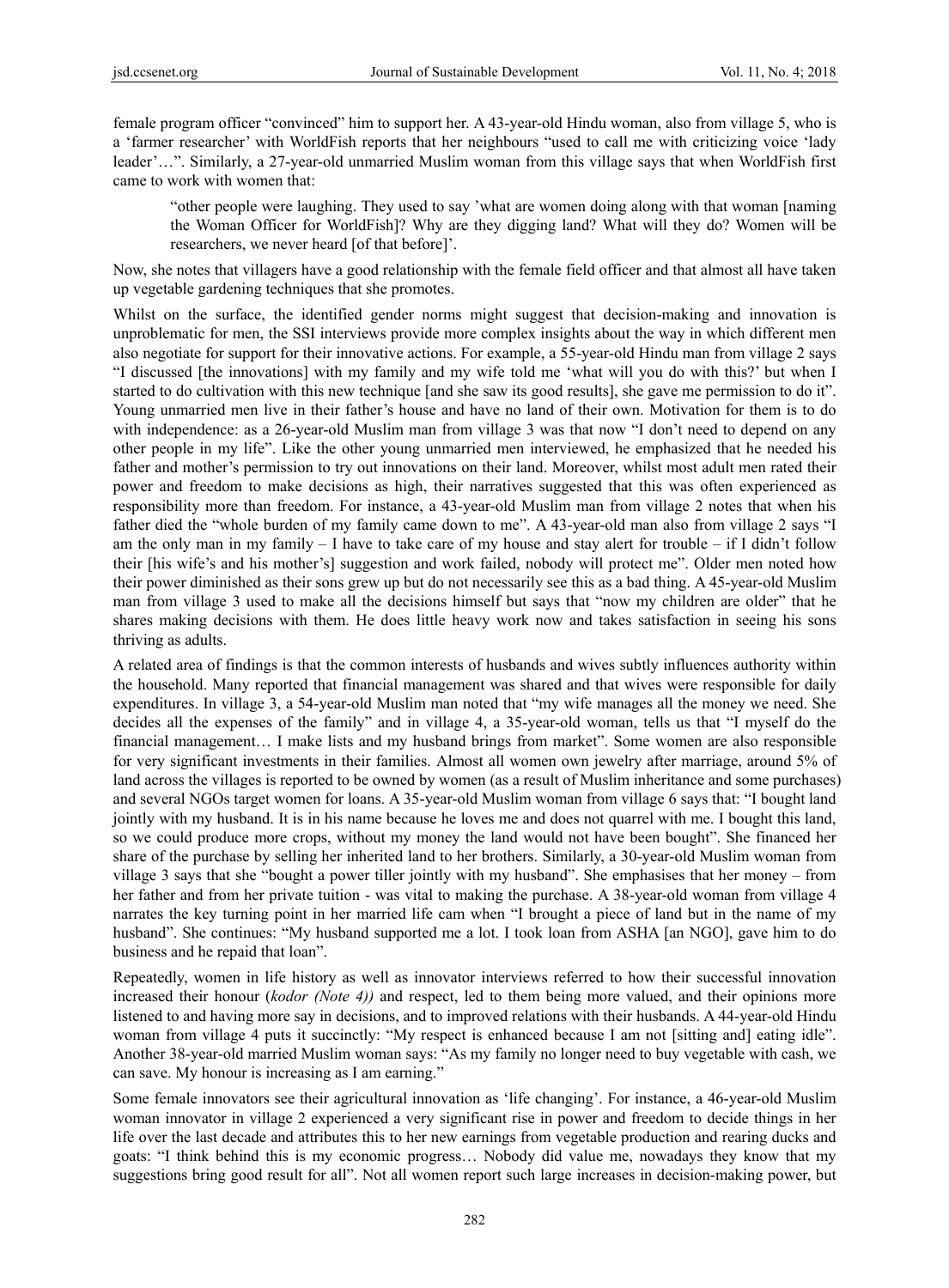all identify significant, if smaller, gains. Although women valued the innovations for consumption too, they tied increases in their respect, honour and decision-making in the eyes of others tightly to earnings and valued highly the financial contributions they made to improving their children's lives. For instance, a 27-year-old Hindu woman from village 4 says "Some cash is coming to my own hands [so] I am able to meet my son's needs. This is most important to me". Women also noted that their skills and knowledge were respected by neighbours and have gained confidence in groups and in addressing officers. As a 27-year-old Hindu woman innovator from village 4 said: "I was not able to talk to people properly. This year … I addressed around 200 people" at a World Fish meeting. It is notable that men, as well as women, report learning from their wives or mothers as well as from women NGO staff.

Interestingly, women linked support from their husband to love and almost all remarked on how their successful innovation improved their relationship with their husbands. For instance a 35-year-old from village 4 says: "My husband cooperates with me a lot... I am involved with several NGOs. I need to go outside the home for attending the meetings. If my husband restricts me, I may not come so far… He loves me, so he cooperates with me". A 27-year-old Hindu woman from village 4 concurs: "[My husband] love me more nowadays. I am earning nowadays". FGD discussions of hypothetical scenarios of negotiations between husbands and wives also referred to love. In village 4, whilst women emphasized that a wife should use 'reasoning' to persuade husbands to support her point of view in a negotiation, men emphasized that a wife should "make her husband understand through love".

Indeed, many men approvingly reported more equitable gender norms had developed around women's agricultural innovation and their participation in NGOs. For a 55-year-old Hindu male innovator from village 2 says that: "men and women are now working together for their financial improvement. In the past, women used to sit in the house and didn't do any outside work at all. But now women are doing cultivation in their barren lands besides their housework". Such statements neglect women's earlier contributions to productive livelihoods and downplay their frequent cultivation of the household plot using older techniques, but nevertheless articulate male approval of women's innovation and their contribution to improving livelihoods. A 55-year-old Muslim male innovator from village 2 said: "women are doing some vegetable cultivation by themselves and taking some load off from men by earning some money themselves". Almost all women noted that they do this work in addition to their existing household chores, and a few noted the "physical burden" that this incurred. This was often explicitly recognized by men who frequently identified their wives as the most important people in their lives and acknowledged their wives' additional work effort as 'help', using the phrasing "she works not only as a homemaker" of "she helps me more than other wives".

# **4. Discussion and Conclusion**

The findings show that there is a strong consensus around broad gender norms but that there are subtle variations in gender norms and their application in different places to different people, and that some gender norms are flexing and yielding in the face of wider changes in Bangladesh's society and economy (as per findings presented in section 3.1). The findings suggest that the impact of norms on gendered behaviours is complex to interpret, but is closely linked to economic conditions, social identity and life course positions. This confirms Jahan and Farnworth's view (2014, p.11) that there are "no easy associations between gender norms and specific gender characteristics".

Gender norms and access to and control over assets powerfully mediate the ways in which innovations are gendered (as evidenced in section 3.2). This is manifest, for example, by the predominance of vegetable cultivation on the homestead in women's innovations, whether predominantly Muslim or Hindu, and regardless of wealth ranks. This innovation accommodates gender norms, is facilitated by women-targeted initiatives, and made possible by women's normative access to land in the homestead and the fact that they do not need to take on loans or invest in new inputs to get started. The key gender negotiation involved here has been around women's involvement with NGOs, particularly the regular movement it involves attending meetings within the village, the occasional movement beyond the village to attend training, and the interactions during these events with unrelated male staff. This confirms Mahmud, Asadullah, & Savoia (2013) observation that NGO-led development that targets women for service delivery model has potentially shaped mobility norms making it more acceptable for women to venture outside of the home. We would add that approval for mobility within the village is highly qualified: whilst almost all (married) women can gain approval to attend program meetings in the village, women remain largely invisible as sellers in local markets. Quisumbing et al's (2015, p. 713) point that the increasing acceptability of mobility within the village does not necessarily lead to any improvement in women's mobility beyond the village. Our findings add to this understanding about the resilience of norms that constrain women's mobility by showing that legitimating women's mobility for one purpose within the village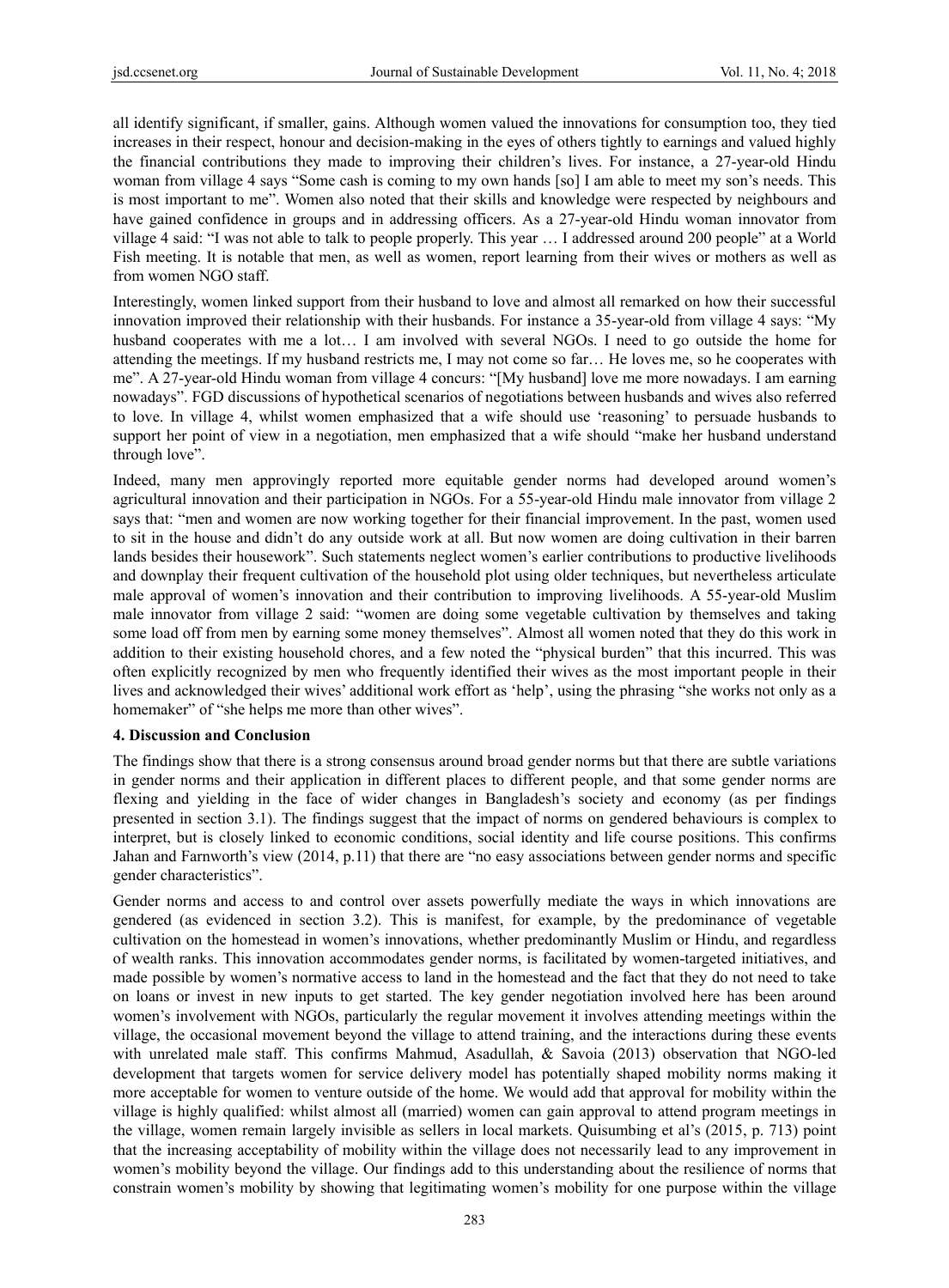does not necessarily lead to improvements in women's general mobility within the village.

Women's new income has been highly valued by them and recognized by their families. Yet this shift is complex and not without qualifications. The findings (sections 3.2 and 3.3) show that support for both women's innovation is enabled by common or overlapping interests of husbands in wives' innovations and that male incomes have *also* substantially increased in these villages because of innovations promoted by NGOs. Would women's innovation have been welcomed in the same way if they did not direct their new income towards benefitting the family, if NGOs did not also work with men or if male incomes were declining? Indeed, the relationship between women's innovation and women's empowerment is often ambiguous: some women participated on their husbands orders and whilst there has been some stretching of gender norms to support women's innovation, the changes are limited and contingent on their cultivation being bounded by the homestead, on benefits for the family, and on women completing their household chores first. As such, in this accommodative sphere, women's innovations here are small in scale, require little investment, and thus can only have a very limited impact on the gendered economics of the household.

Nevertheless, in this context, women who innovate, and men who support women's innovation, use gender norms in complex and ambiguous ways. This may include reinterpreting some gender norms in ways that resonate with the gender empowerment goals of development interventions whilst, at the same time, preserving gendered family values and wider social norms about gender roles. This is not without contradiction and ideas about 'honour' and 'love' may be being deployed strategically to defuse and reward men's support of women's agency, as well as to disguise women's expression of their strategic interests. Similarly, NGO interventions target women in ways that acknowledge and show accommodation to existing gender norms on mobility even at the same time as they promote new ideas about women's roles and activities. The outcomes of qualified legitimizing of (most) women's participation with development NGOs and of their income earning from the homestead are significant changes but cannot be described as transformative.

In conclusion, gender norms matter and that they play a vital role in maintaining wider structural constraints on women's innovation. Nevertheless, some renegotiation of some gender norms appears possible where there are strong common interests between men and women in doing so. These negotiations may be significant locally whilst also being closely bounded. In this case, mobility within the village has become increasingly accepted for women to attend group meetings with development NGOs where there are clear benefits to the whole family. The success of the innovation and the benefit it brings to her family's economic situation is critical for approval of women's innovation. In agreement with development thinking, this increase in her earnings and economic contribution to the family has led to an increasing value being placed on women's opinion and her power within the family. However, these changes fall substantially short of transforming gender relations in agriculture.

Importantly, our findings show the importance of a palatable vision of women's empowerment that enhances women's honour and strengthens family relationships for ongoing support of women's innovation. From a more critical perspective, we need to also attend to the ways in which accommodative interventions (Note 5) may be obscuring that support for women's empowerment in this context is explicitly dependent on her earnings improving the economic position of the family, on getting household work done, and on maintaining observance of wider mobility restrictions. In other words, the stretching of gender norms needs to be understood in relation to changes, or the lack of them, in material gender relations.

What does this mean more broadly for gender and agricultural innovation? Whilst reaffirming the value of gender-accommodative approaches for research and development, the findings suggest three important points. Firstly, that there is value in attending more closely to *how* specific gender norms influence the capacity of different men and women to innovate. Technical organisations seeking to promote innovation need to go beyond itemizing gender 'gaps' to engage more closely with the way underlying gender norms influence various women's, and men's, motivations, spheres of innovation, and their valuations of outcomes. Secondly, that local narratives from men and women about changing gender relations need to be examined *critically* rather than taken at face value. And thirdly, that a more *transformative* approach towards promoting agricultural innovation is likely to be required to achieve more significant changes in wider gender relations.

# **Acknowledgements**

This work was undertaken as part of the CGIAR Research Program on Fish Agri-Food Systems (FISH). Funding support for this study was provided by the CGIAR Research Program on Aquatic Agricultural Systems (AAS) and CGIAR Research Program on Fish Agri-Food Systems.

The authors also acknowledge the efforts of many individuals and stakeholders who made this study possible. We are grateful for the technical support of GENNOVATE (Enabling Gender Equality in Agricultural and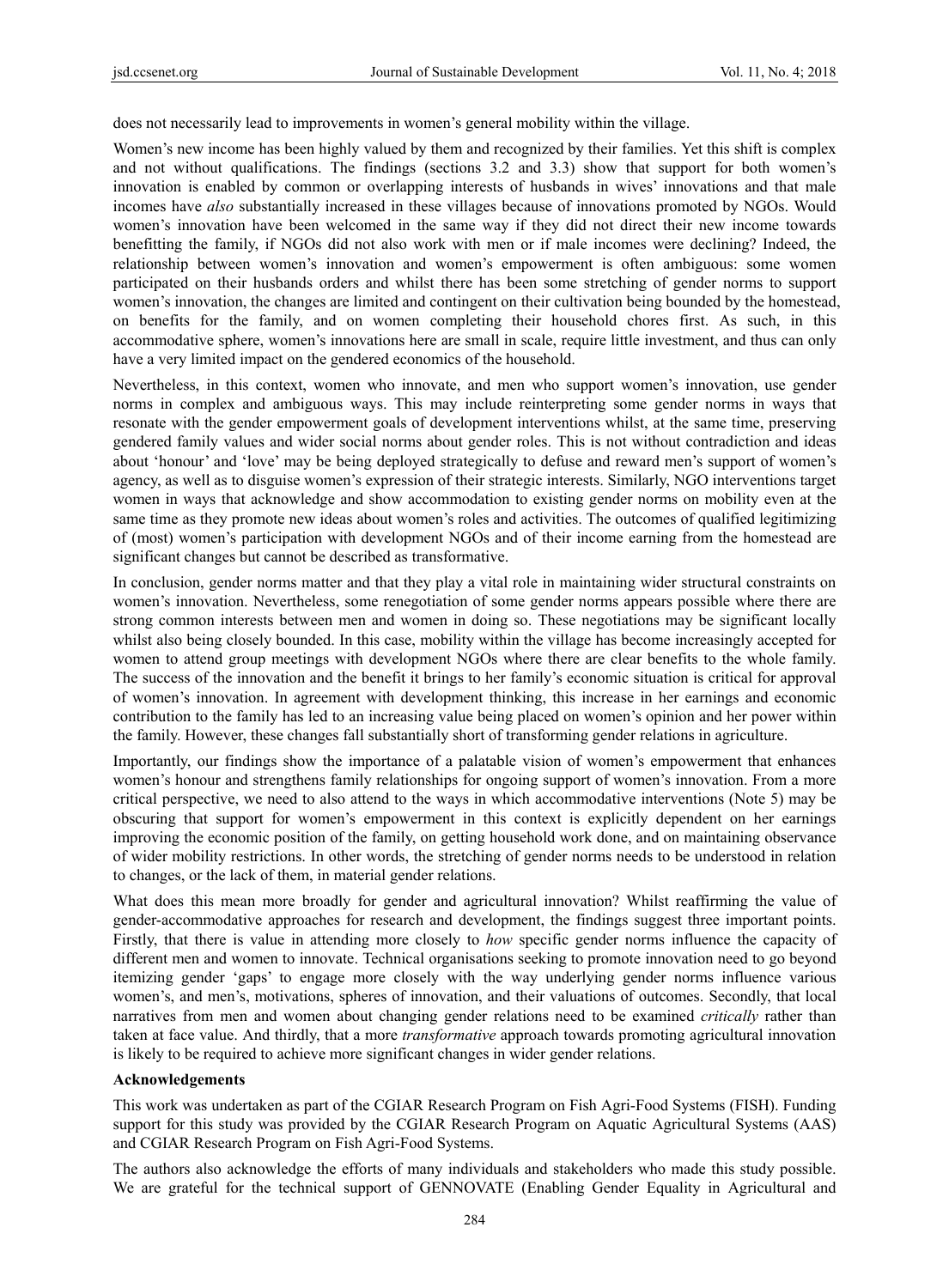Environmental Innovation) for facilitating the data collection through developing the qualitative data collection tools and helping with the analysis of data by organizing a number of forums. We are also grateful for the support from the Bangladesh Center for Communication Programs (BCCP) during data collection.

Special thanks to the women and men of the communities in Satkhira, Khulna and Barguna who were willing to participate in the research process, devote their time and share their valuable knowledge. We also acknowledge the contribution of the late Paula Kantor, WorldFish for initiating this study. We also appreciate the contributions of Miranda Morgan. Finally we sincerely thank the WorldFish gender teams and AAS teams from Bangladesh who supported the field work and undertook the coding of the interviewees.

#### **References**

- Agarwal, B. (1997). "Bargaining" and gender relations: In and beyond the household*. Feminist Economics, 3*(1), 1-51. https://doi.org/10.1080/135457097338799
- Asadullah, M. N., & Wahhaj, Z. (2016). Missing from the market: Purdah norm and women's paid work participation in Bangladesh IZA DP No. 10463, IZA (Institute of Labour Economics), Bonn.
- Badstue, L., Kantor, P., Prain, G., Ashby, J., & Petesch, P. (2014). Innovation and development through transformation of gender norms in agriculture and natural resource management. Concept note for GENNOVATE. Montpellier: CGIAR.
- Bennett, E. (2005). Gender, fisheries and development. *Marine Policy*, *29*(5), 451–459. https://doi.org/10.1016/j.marpol.2004.07.003
- Carr, E. R., & Thompson, M. C. (2014). Gender and climate change adaptation in agrarian settings: Current thinking, new directions, and research frontiers. *Geography Compass*, *8*(3), 182–197. https://doi.org/10.1111/gec3.12121
- Cornwall, A. (2016). Women's empowerment: What works? *Journal of International Development*, *28*(3), 342-359. https://doi.org/10.1002/jid.3210
- CRP AAS [CGIAR Research Program on Aquatic Agricultural Systems]. (2012). Resilient livelihoods and food security in coastal aquatic agricultural systems: Investing in transformational change. *Project Report: AAS-2012-28*, 1-18. Penang: CGIAR Research Program on Aquatic Agricultural Systems.
- Elmhirst, R., & Resurreccion, B. P. (2008). Gender, environment and natural resource management: New dimensions, new debates. In B. P. Resurreccion & R. Elmhirst (Eds.), *Gender and natural resource management: Livelihoods, mobility and interventions* (pp. 3–22). London: Earthscan.
- Friis-Hansen, E., & Duveskog, D. (2012). The empowerment route to well-being: An analysis of Farmer Field Schools in East Africa. *World Development*, *40*(2), 414–427. https://doi.org/10.1016/j.worlddev.2011.05.005
- Gill, K., Brooks, K., McDougall, J., Patel, P., & Kes, A. (2010). *Bridging the gender divide: How technology can advance women economically*. Washington, DC: ICRW.
- Goetz, A. M., & Sen Gupta, R. (1996). Who takes the credit? Gender, power and control over loan use in rural credit programs in Bangladesh. *World Development, 24*(1), 45-63. https://doi.org/10.1016/0305-750X(95)00124-U
- Holmes, R., Mannan, F., Dhali, H. H., & Parveen. M. S. (2010). Gendered risks, poverty and vulnerability in Bangladesh. Case study of the Challenging the Frontiers of Poverty Reduction Programme (CFPR), Specially Targeted Ultra Poor II (STUP II). London, UK: Overseas Development Institute
- Humphreys, S., Classen., Jimenez, J., Sierra, F., Gallardo, O., & Gomez, M. (2012). Opening cracks for the transgression of social boundaries: An evaluation of the gender impacts of farmer research teams in Honduras, *World Development, 40*(10), 2078-95. https://doi.org/10.1016/j.worlddev.2012.05.008
- IGWG [Interagency Gender Working Group Task Force Report]. (2004). The 'So What' Report: A look at whether integrating a gender focus into programmes makes a difference to outcomes. Washington, DC: Interagency Gender Working Group Task Force Report.
- Jahan, R., & Farnworth, C. R. (2014). *Literature review on gender and wider social norms in South West Bangladesh.* **Community Community Community Retrieved** from *Retrieved* from *Retrieved* from *Retrieved* http://static1.squarespace.com/static/551bb3ade4b0404100c31678/t/558c0054e4b0443f864a11ba/14352384 84994/Farnworth+%26+Jahan+Gender+%26+Social+Norms+Bangladesh+2014.pdf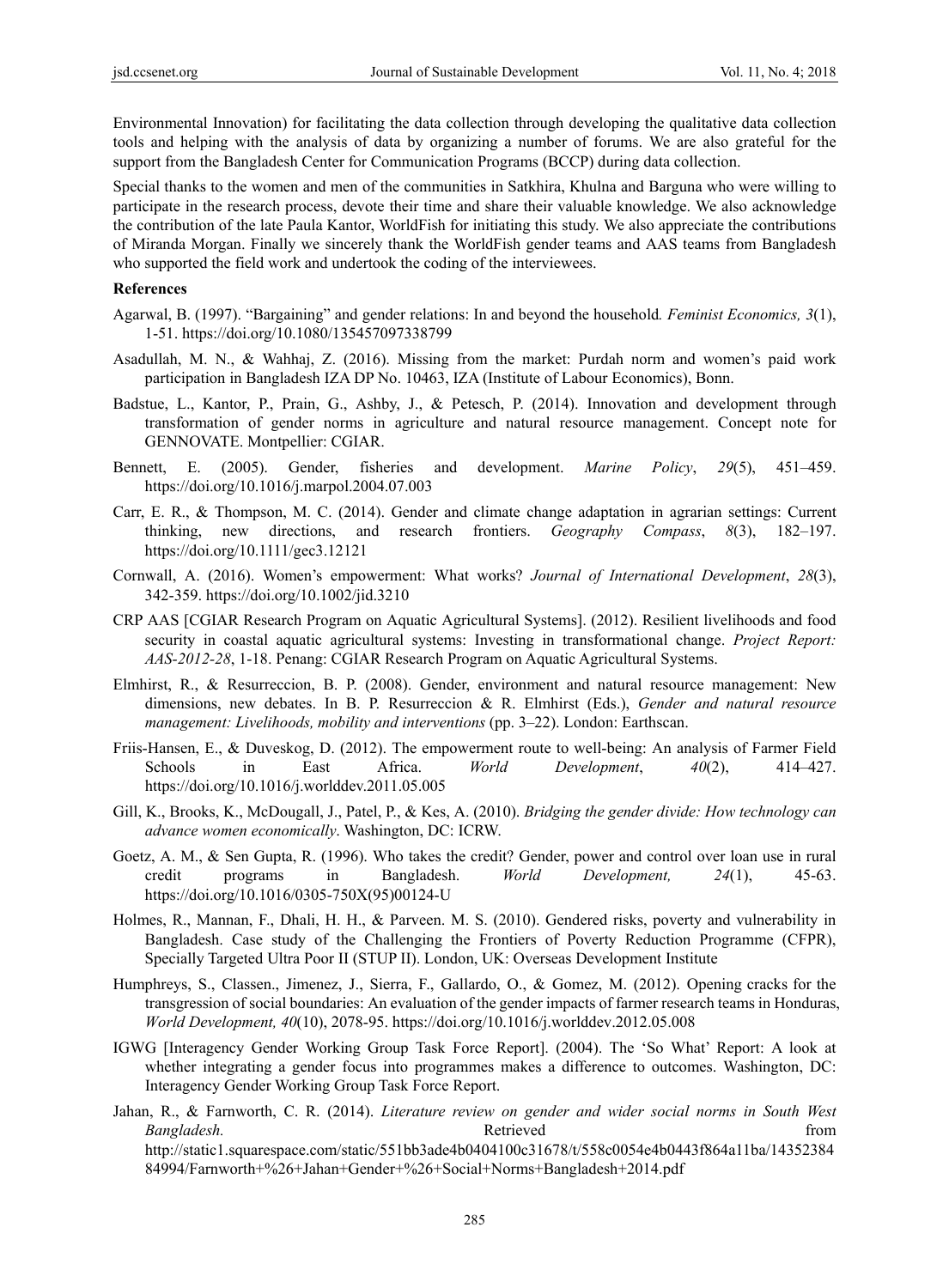- Johnson, N., Lilja, N., Ashby, J. A., & Garcia, J. A. (2004). The practice of participatory research and gender analysis in natural resource management. *Natural Resources Forum, 28*(3), 189–200. https://doi.org/10.1111/j.1477-8947.2004.00088.x
- Kabeer, N. (1999). Resources, agency, achievements: Reflections on the measurement of women's empowerment. *Development and Change*, *30*(3), 435–464. https://doi.org/10.1111/1467-7660.00125
- Kawarazuka, N., Locke, C., McDougall, C., Kantor, P., & Morgan, M. (2017). Bringing analysis of gender and socio-ecological resilience together in small-scale fisheries research: Challenges and opportunities. *Ambio, 46*(2), 201-213. https://doi.org/10.1007/s13280-016-0814-5
- Khan, F. C. (2005). Gender violence and Development Discourse in Bangladesh. *International Social Science Journal,* 57(184), 219-230. https://doi.org/10.1111/j.1468-2451.2005.546.x
- Lentisco, A., & Lee, R. (2014). Beyond fish processors and caregivers: Women as primary, secondary and tertiary fish users*. Gender in aquaculture and fisheries: Navigating change, 33.*
- Mahmud S. (2003). Actually how empowering is microcredit? *Development and Change, 34*(4), 577-605. https://doi.org/10.1111/1467-7660.00320
- Mahmud, W., Asadullah, N., & Savoia, A. (2013). *Bangladesh's achievements in Social Development Indicators: Explaining the puzzle*. IGC Policy Brief 31012. ICG International Growth Center, LSE, London.
- Malhotra, A., Schulte, J., Patel, P., & Petesch, P. (2009). *Innovation for women's empowerment and gender equality*. Washington, DC: International Center for Research on Women.
- Meinzen-Dick, R., Quisumbing, A., Behrman, J., Biermayr-Jenzano, P., Wilde, V., Noordeloos, M., … Beintema, N. (2011). *Engendering agricultural research, development and extension*. Washington, DC, USA: International Food Policy Research Institute.
- Moore, M., & Westley, F. (2011). Surmountable chasms: Networks and social innovation for resilient systems. *Ecology and Society*, *16*(1). https://doi.org/10.5751/ES-03812-160105
- Mosse, D. (1994). Authority, gender and knowledge: Theoretical reflections on the practice of participatory rural appraisal. *Development and Change,* 25(3), 497–526. https://doi.org/10.1111/j.1467-7660.1994.tb00524.x
- Nokrek, P., & Alam, A. (2011). Vulnerabilities and resilience among extreme poor people: The South West coastal region of Bangladesh. Working Paper No. 5. Dhaka, Bangladesh.
- Ogunlela, Y. I., & Mukhtar, A. A. (2009). Gender issues in agriculture and rural development in Nigeria: The role of women. *Humanity & Social Sciences Journal, 4*(1), 19-30.
- Okali, C. (2012). Gender analysis: Engaging with rural development and agricultural policy processes. Future Agricultures Working Paper 026. Brighton, UK: Future Agricultures Consortium.
- Quisumbing, A.R., Rubin, D., Manfre, C., Waithanji, E., van den Bold, M., Olney, D., Johnson, N., & Meinzen-Dick, R. (2015). Gender, assets, and market-oriented agriculture: learning from high-value crop and livestock projects in Africa and Asia. *Agriculture and Human Values*, *32*(4), 705–725. https://doi.org/10.1007/s10460-015-9587-x
- Ravindran, T. K. S., & Kelkar-Khambete, A. (2008). Gender mainstreaming in health: looking back, looking forward. *Global Public Health, 3*(S1), 121-142. https://doi.org/10.1080/17441690801900761
- Razavi, S., & Miller, C. (1995). *From WID to GAD: Conceptual shifts in the women and development discourse*. UNRISD Occasional Paper 1, Geneva: UNRISD.
- Solidarities International & Uttaran. (2012). *Chronic poverty in the South West belt of Bangladesh.* Retrieved from https://www.solidarites.org/wp-content/uploads/2017/05/Chronic-poverty-Bangladesh-2012.pdf
- Spielman, D. J., Ekboir, J & Davis, K. (2009). The art and science of innovation systems inquiry: Applications to Sub-Saharan African agriculture. *Technology in Society, 31*(4), 399–405. https://doi.org/10.1016/j.techsoc.2009.10.004
- Sproule, K., Kieran, C., Quisumbing, A. R., & Doss, C. R. (2015). Gender, headship, and the life cycle: Landownership in four Asian countries. CGIAR Research Program on Policies, Institutions, and Markets Poverty, Health, and Nutrition Division. IFPRI Discussion Paper 01481. Washington DC. https://doi.org/10.2139/ssrn.2741111
- Sraboni, E., Malapit, H. J., Quisumbing, A. R., & Ahmed, A. U. (2014). Women's empowerment in agriculture: What role for food security in Bangladesh. *World Development, 61*, 11–52.